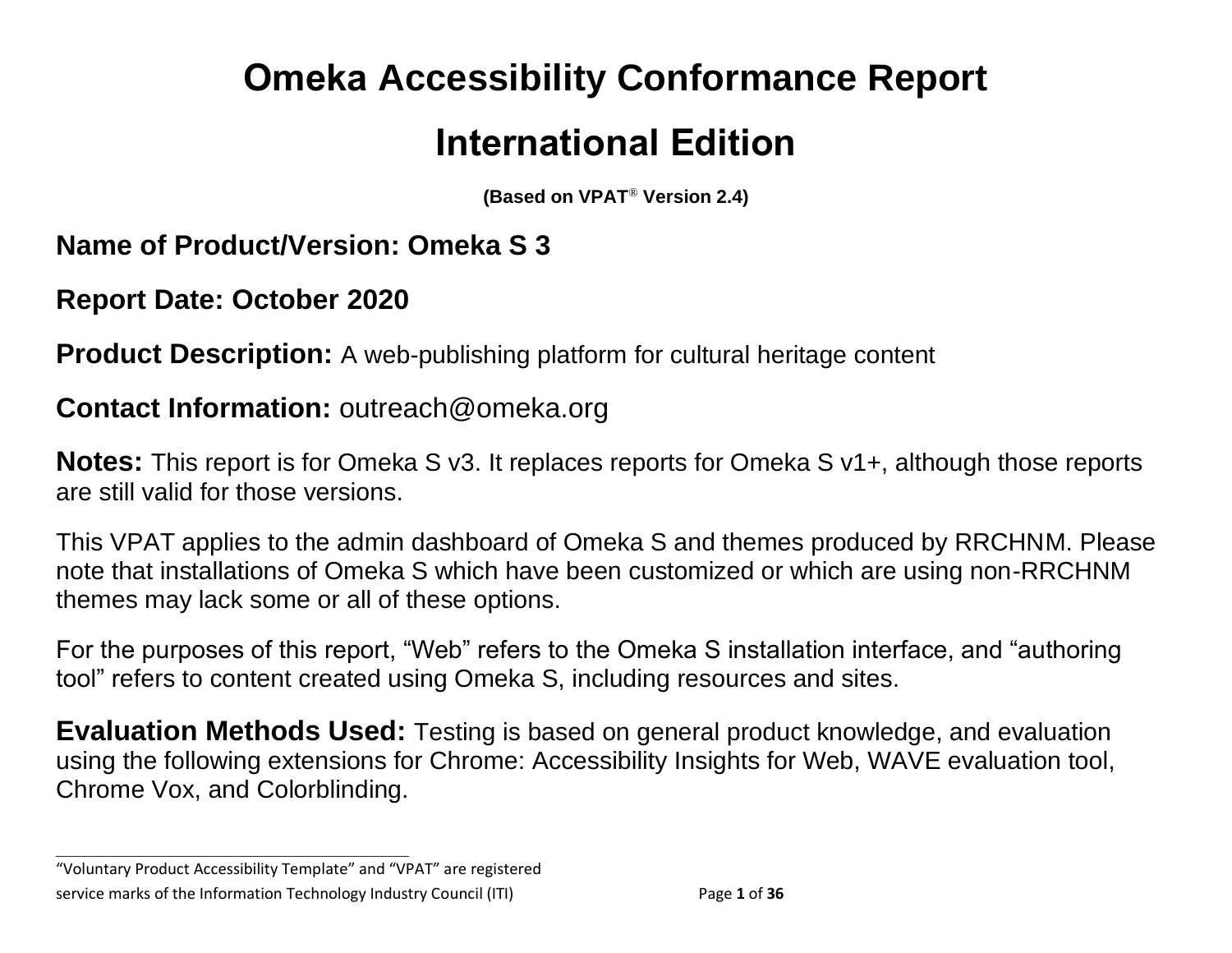# **Applicable Standards/Guidelines**

This report covers the degree of conformance for the following accessibility standard/guidelines:

| <b>Standard/Guideline</b>                                                                  | <b>Included In Report</b> |
|--------------------------------------------------------------------------------------------|---------------------------|
| Web Content Accessibility Guidelines 2.0                                                   | Level A (Yes)             |
|                                                                                            | Level AA (Yes)            |
|                                                                                            | Level AAA (No)            |
| Web Content Accessibility Guidelines 2.1                                                   | Level A (Yes)             |
|                                                                                            | Level AA (Yes)            |
|                                                                                            | Level AAA (No)            |
| Revised Section 508 standards published January 18, 2017 and corrected January 22,<br>2018 | (Yes)                     |
| EN 301 549 Accessibility requirements suitable for public procurement of ICT               | (Yes)                     |
| products and services in Europe, - V3.1.1 (2019-11)                                        |                           |

### **Terms**

The terms used in the Conformance Level information are defined as follows:

- **Supports**: The functionality of the product has at least one method that meets the criterion without known defects or meets with equivalent facilitation.
- **Partially Supports**: Some functionality of the product does not meet the criterion.
- **Does Not Support**: The majority of product functionality does not meet the criterion.
- **Not Applicable**: The criterion is not relevant to the product.

# <span id="page-1-0"></span>**WCAG 2.x Report**

Tables 1 and 2 also document conformance with: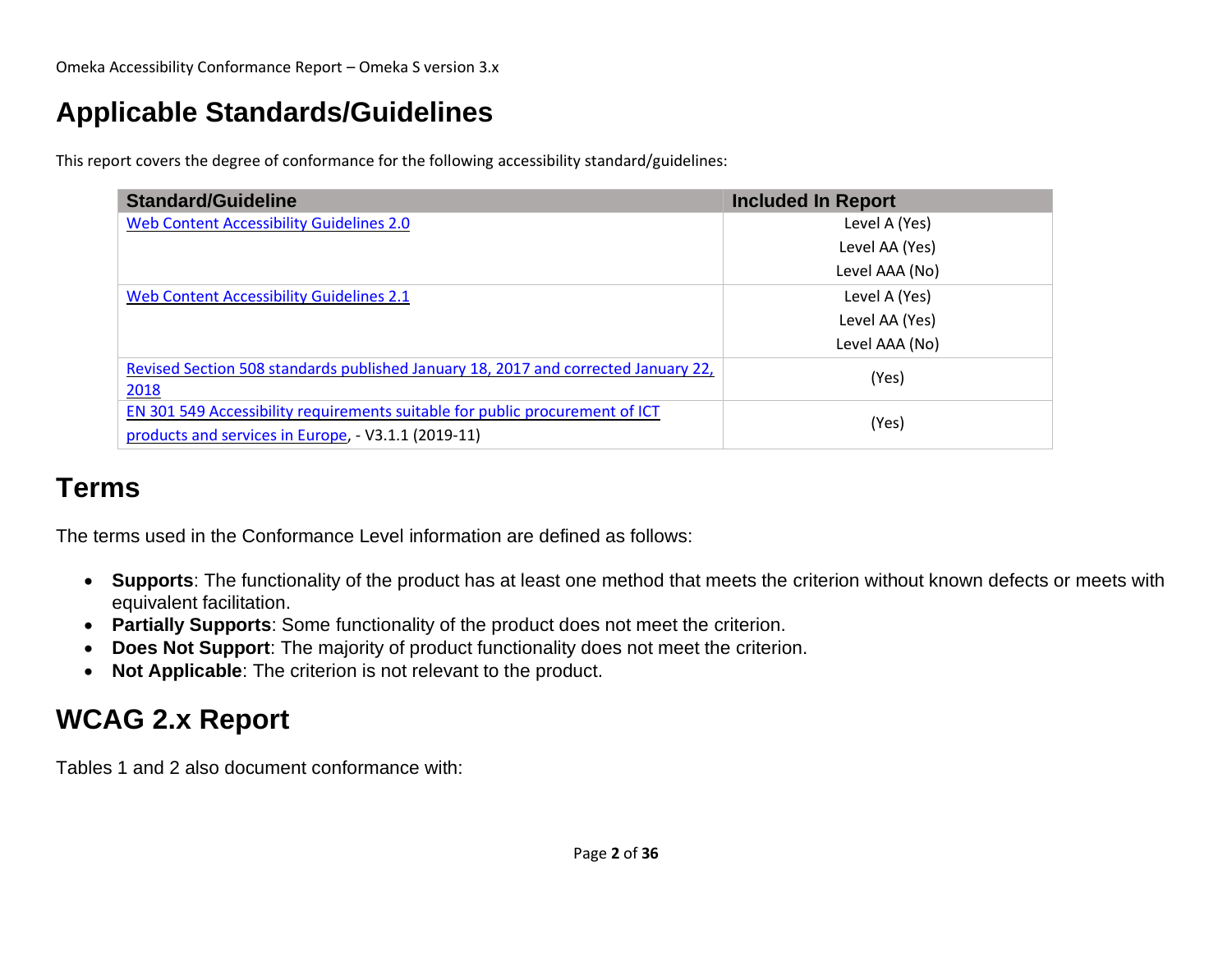Omeka Accessibility Conformance Report – Omeka S version 3.x

- EN 301 549: Chapter 9 Web, Sections 10.1-10.4 of Chapter 10 Non-Web documents, and Sections 11.1-11.4 and 11.8.2 of Chapter 11 - Non-Web Software (open and closed functionality), and Sections 12.1.2 and 12.2.4 of Chapter 12 – Documentation
- Revised Section 508: Chapter 5 501.1 Scope, 504.2 Content Creation or Editing, and Chapter 6 602.3 Electronic Support Documentation.

Note: When reporting on conformance with the WCAG 2.x Success Criteria, they are scoped for full pages, complete processes, and accessibility-supported ways of using technology as documented in the [WCAG 2.0 Conformance Requirements.](https://www.w3.org/TR/WCAG20/#conformance-reqs)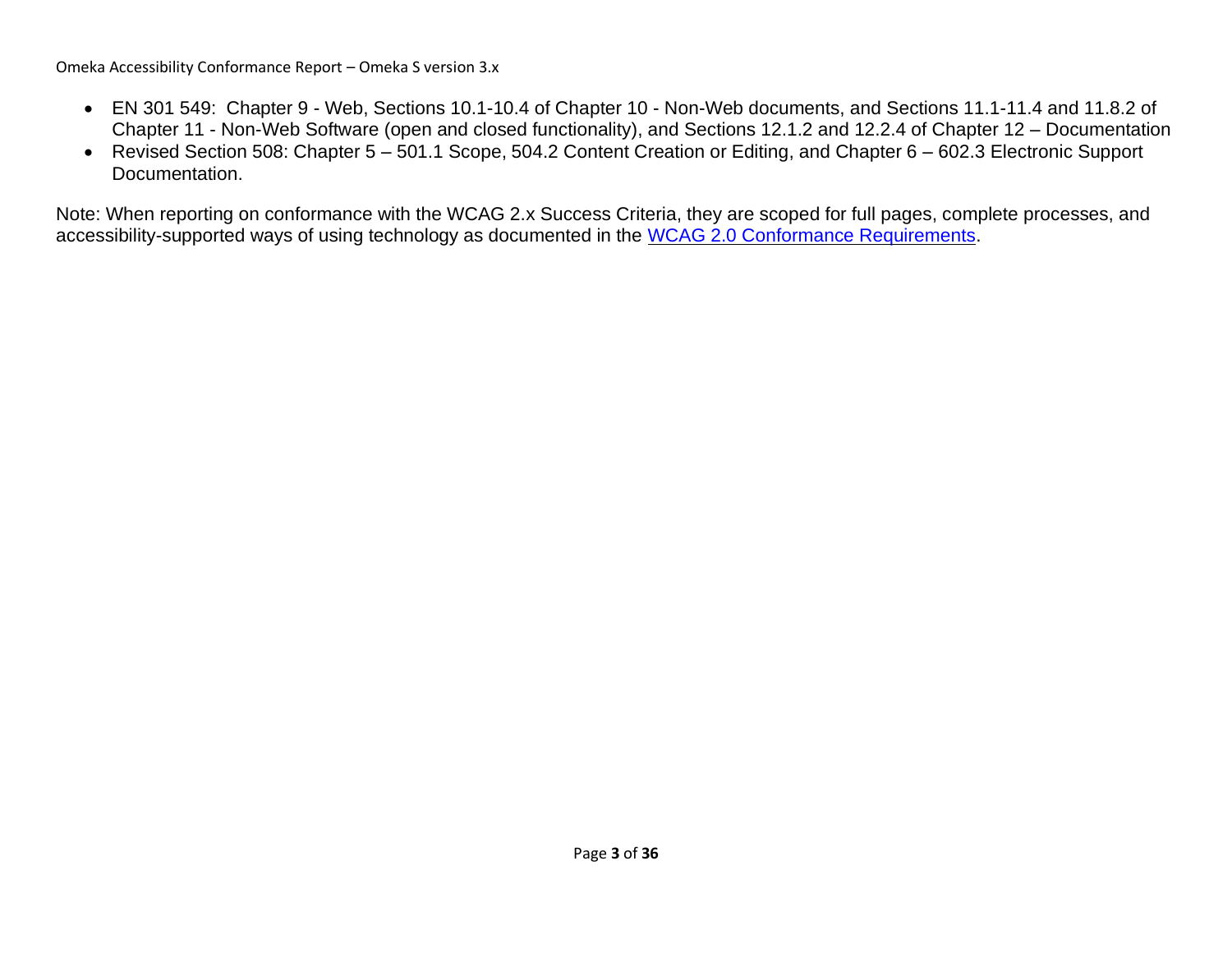### **Table 1: Success Criteria, Level A**

| <b>Criteria</b>                                                                                                                                                                                                                                                                                                                                                                                                                                              | <b>Conformance Level</b>                                                  | <b>Remarks and Explanations</b>                                                                                  |
|--------------------------------------------------------------------------------------------------------------------------------------------------------------------------------------------------------------------------------------------------------------------------------------------------------------------------------------------------------------------------------------------------------------------------------------------------------------|---------------------------------------------------------------------------|------------------------------------------------------------------------------------------------------------------|
| 1.1.1 Non-text Content (Level A)<br>Also applies to:<br>EN 301 549 Criteria<br>9.1.1.1 (Web)<br>$\bullet$<br>10.1.1.1 (Non-web document)<br>11.1.1.1.1 (Open Functionality Software)<br>11.1.1.1.2 (Closed Functionality Software)<br>٠<br>11.8.2 (Authoring Tool)<br>12.1.2 (Product Docs)<br>12.2.4 (Support Docs)<br>$\bullet$                                                                                                                            | Web: Supports with<br>exceptions<br>Authoring Tool: Partially<br>supports | If Mapping module is implemented, may not support.                                                               |
| <b>Revised Section 508</b><br>501 (Web)(Software)<br>$\bullet$<br>504.2 (Authoring Tool)<br>602.3 (Support Docs)                                                                                                                                                                                                                                                                                                                                             |                                                                           |                                                                                                                  |
| 1.2.1 Audio-only and Video-only (Prerecorded) (Level A)<br>Also applies to:<br>EN 301 549 Criteria<br>9.1.2.1 (Web)<br>٠<br>10.1.2.1 (Non-web document)<br>٠<br>11.1.2.1.1 (Open Functionality Software)<br>11.1.2.1.2.1 and 11.1.2.1.2.2 (Closed Software)<br>11.8.2 (Authoring Tool)<br>12.1.2 (Product Docs)<br>12.2.4 (Support Docs)<br><b>Revised Section 508</b><br>501 (Web)(Software)<br>$\bullet$<br>504.2 (Authoring Tool)<br>602.3 (Support Docs) | Web: Not applicable<br>Authoring Tool: Partially<br>supports              | Web: no content to which criterion applies<br>Authoring Tool: Dependent on user to create accessible<br>content. |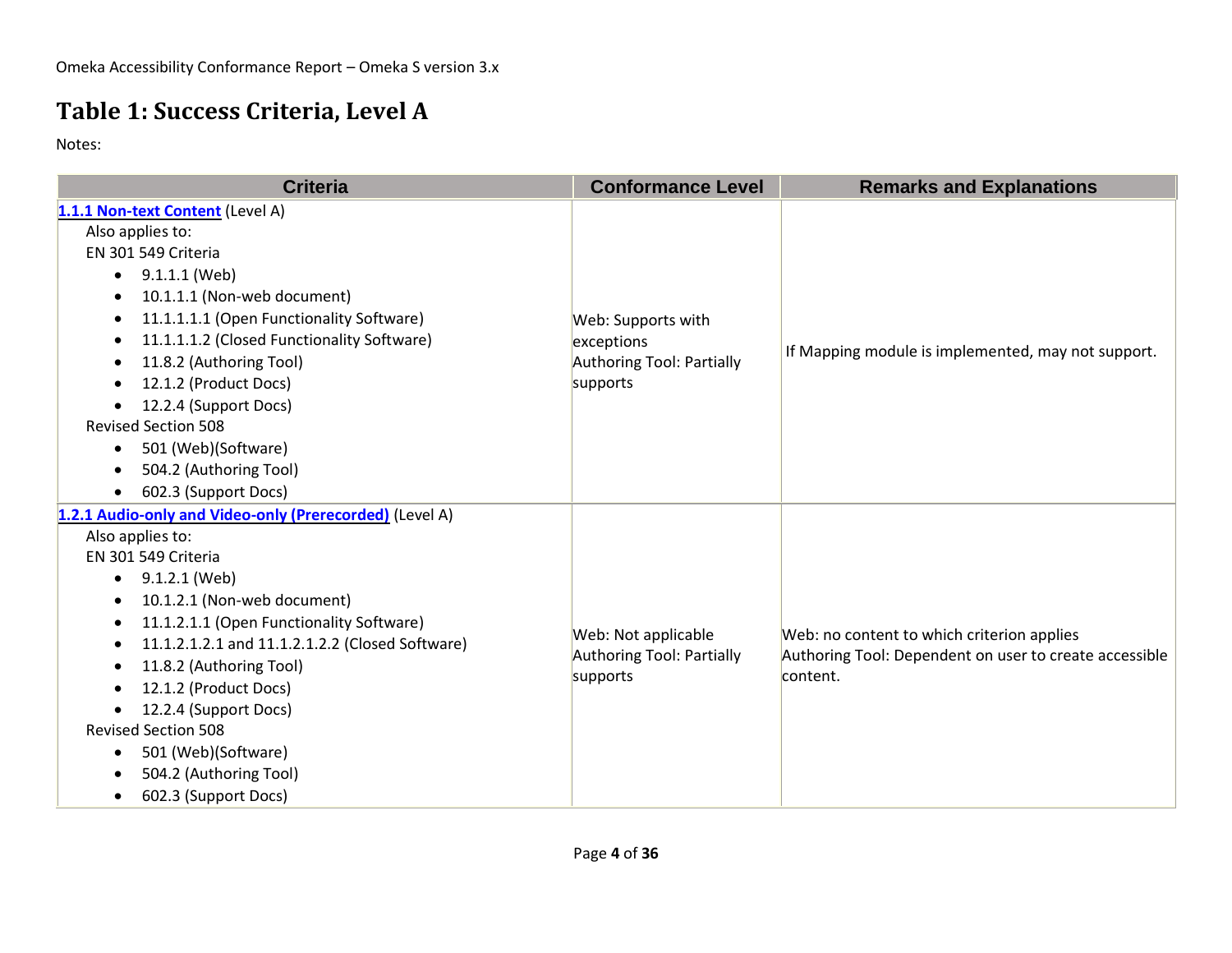| <b>Criteria</b>                                                                                                                                                                                                                                                                                                                                                                                                                                                                          | <b>Conformance Level</b>                                            | <b>Remarks and Explanations</b>                                                                                  |
|------------------------------------------------------------------------------------------------------------------------------------------------------------------------------------------------------------------------------------------------------------------------------------------------------------------------------------------------------------------------------------------------------------------------------------------------------------------------------------------|---------------------------------------------------------------------|------------------------------------------------------------------------------------------------------------------|
| 1.2.2 Captions (Prerecorded) (Level A)<br>Also applies to:<br>EN 301 549 Criteria<br>9.1.2.2 (Web)<br>$\bullet$<br>10.1.2.2 (Non-web document)<br>٠<br>11.1.2.2 (Open Functionality Software)<br>11.1.2.2 (Closed Software)<br>11.8.2 (Authoring Tool)<br>12.1.2 (Product Docs)<br>12.2.4 (Support Docs)<br>$\bullet$<br><b>Revised Section 508</b><br>501 (Web)(Software)<br>$\bullet$<br>504.2 (Authoring Tool)<br>602.3 (Support Docs)<br>$\bullet$                                   | Web: Not applicable<br><b>Authoring Tool: Partially</b><br>supports | Authoring Tool: Dependent on user to create accessible<br>content.                                               |
| 1.2.3 Audio Description or Media Alternative (Prerecorded) (Level A)<br>Also applies to:<br>EN 301 549 Criteria<br>9.1.2.3 (Web)<br>$\bullet$<br>10.1.2.3 (Non-web document)<br>11.1.2.3.1 (Open Functionality Software)<br>11.1.2.3.2 (Closed Software)<br>$\bullet$<br>11.8.2 (Authoring Tool)<br>12.1.2 (Product Docs)<br>12.2.4 (Support Docs)<br>$\bullet$<br><b>Revised Section 508</b><br>501 (Web)(Software)<br>$\bullet$<br>504.2 (Authoring Tool)<br>602.3 (Support Docs)<br>٠ | Web: Not applicable<br><b>Authoring Tool: Partially</b><br>supports | Web: no content to which criterion applies<br>Authoring Tool: Dependent on user to create accessible<br>content. |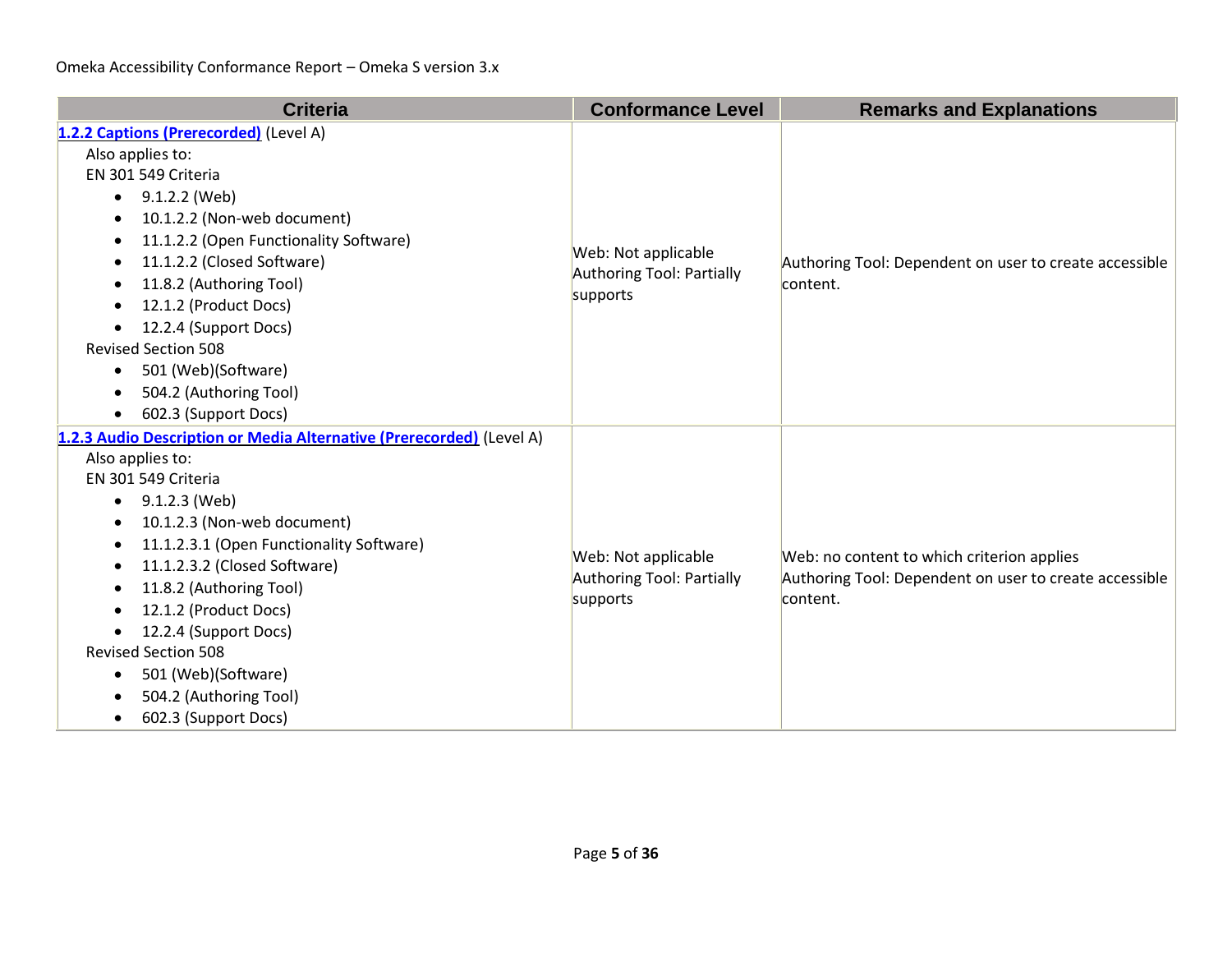| <b>Criteria</b>                                                                                                                                                                                                                                                                                                                                                                                                                                                       | <b>Conformance Level</b>                                            | <b>Remarks and Explanations</b>                                                                                          |
|-----------------------------------------------------------------------------------------------------------------------------------------------------------------------------------------------------------------------------------------------------------------------------------------------------------------------------------------------------------------------------------------------------------------------------------------------------------------------|---------------------------------------------------------------------|--------------------------------------------------------------------------------------------------------------------------|
| 1.2.4 Captions (Live) (Level AA)<br>Also applies to:<br>EN 301 549 Criteria<br>9.1.2.4 (Web)<br>$\bullet$<br>10.1.2.4 (Non-web document)<br>$\bullet$<br>11.1.2.4 (Open Functionality Software)<br>11.1.2.4 (Closed Software)<br>11.8.2 (Authoring Tool)<br>٠<br>12.1.2 (Product Docs)<br>12.2.4 (Support Docs)<br>$\bullet$<br><b>Revised Section 508</b><br>501 (Web)(Software)<br>$\bullet$<br>504.2 (Authoring Tool)<br>$\bullet$<br>602.3 (Support Docs)         | Web: Not applicable<br>Authoring Tool: Not<br>applicable            |                                                                                                                          |
| 1.2.5 Audio Description (Prerecorded) (Level AA)<br>Also applies to:<br>EN 301 549 Criteria<br>9.1.2.5 (Web)<br>$\bullet$<br>10.1.2.5 (Non-web document)<br>$\bullet$<br>11.1.2.5 (Open Functionality Software)<br>11.1.2.5 (Closed Software)<br>٠<br>11.8.2 (Authoring Tool)<br>٠<br>12.1.2 (Product Docs)<br>12.2.4 (Support Docs)<br><b>Revised Section 508</b><br>501 (Web)(Software)<br>$\bullet$<br>504.2 (Authoring Tool)<br>602.3 (Support Docs)<br>$\bullet$ | Web: Not applicable<br><b>Authoring Tool: Partially</b><br>supports | Web: Assessed with Accessibility Insights for Web.<br>Authoring Tool: Dependent on user to create accessible<br>content. |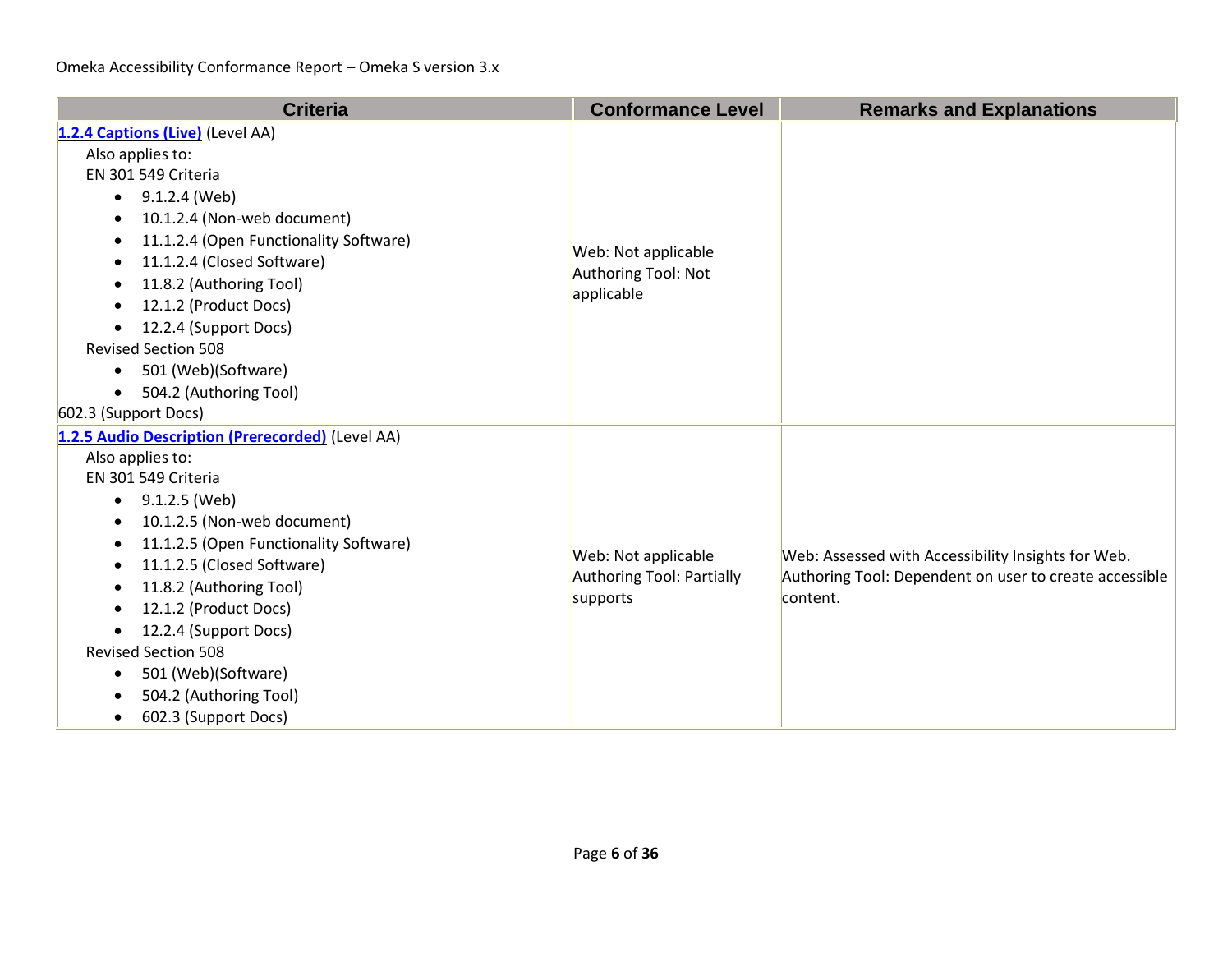| <b>Criteria</b>                                                                                                                                                                                                                                                                                                                                                                                                                                                                                | <b>Conformance Level</b>                  | <b>Remarks and Explanations</b>               |
|------------------------------------------------------------------------------------------------------------------------------------------------------------------------------------------------------------------------------------------------------------------------------------------------------------------------------------------------------------------------------------------------------------------------------------------------------------------------------------------------|-------------------------------------------|-----------------------------------------------|
| 1.3.1 Info and Relationships (Level A)<br>Also applies to:<br>EN 301 549 Criteria<br>$\bullet$ 9.1.3.1 (Web)<br>10.1.3.1 (Non-web document)<br>$\bullet$<br>11.1.3.1.1 (Open Functionality Software)<br>$\bullet$<br>11.1.3.1.2 (Closed Software)<br>$\bullet$<br>11.8.2 (Authoring Tool)<br>12.1.2 (Product Docs)<br>٠<br>12.2.4 (Support Docs)<br>$\bullet$<br><b>Revised Section 508</b><br>501 (Web)(Software)<br>$\bullet$<br>504.2 (Authoring Tool)<br>602.3 (Support Docs)<br>$\bullet$ | Web: Supports<br>Authoring Tool: Supports | Assessed with Accessibility Insights for Web. |
| 1.3.2 Meaningful Sequence (Level A)<br>Also applies to:<br>EN 301 549 Criteria<br>9.1.3.2 (Web)<br>$\bullet$<br>10.1.3.2 (Non-web document)<br>$\bullet$<br>11.1.3.2.1 (Open Functionality Software)<br>$\bullet$<br>11.1.3.2.2 (Closed Software)<br>$\bullet$<br>11.8.2 (Authoring Tool)<br>٠<br>12.1.2 (Product Docs)<br>12.2.4 (Support Docs)<br><b>Revised Section 508</b><br>501 (Web)(Software)<br>$\bullet$<br>504.2 (Authoring Tool)<br>602.3 (Support Docs)<br>$\bullet$              | Web: Supports<br>Authoring Tool: Supports | Assessed with Accessibility Insights for Web. |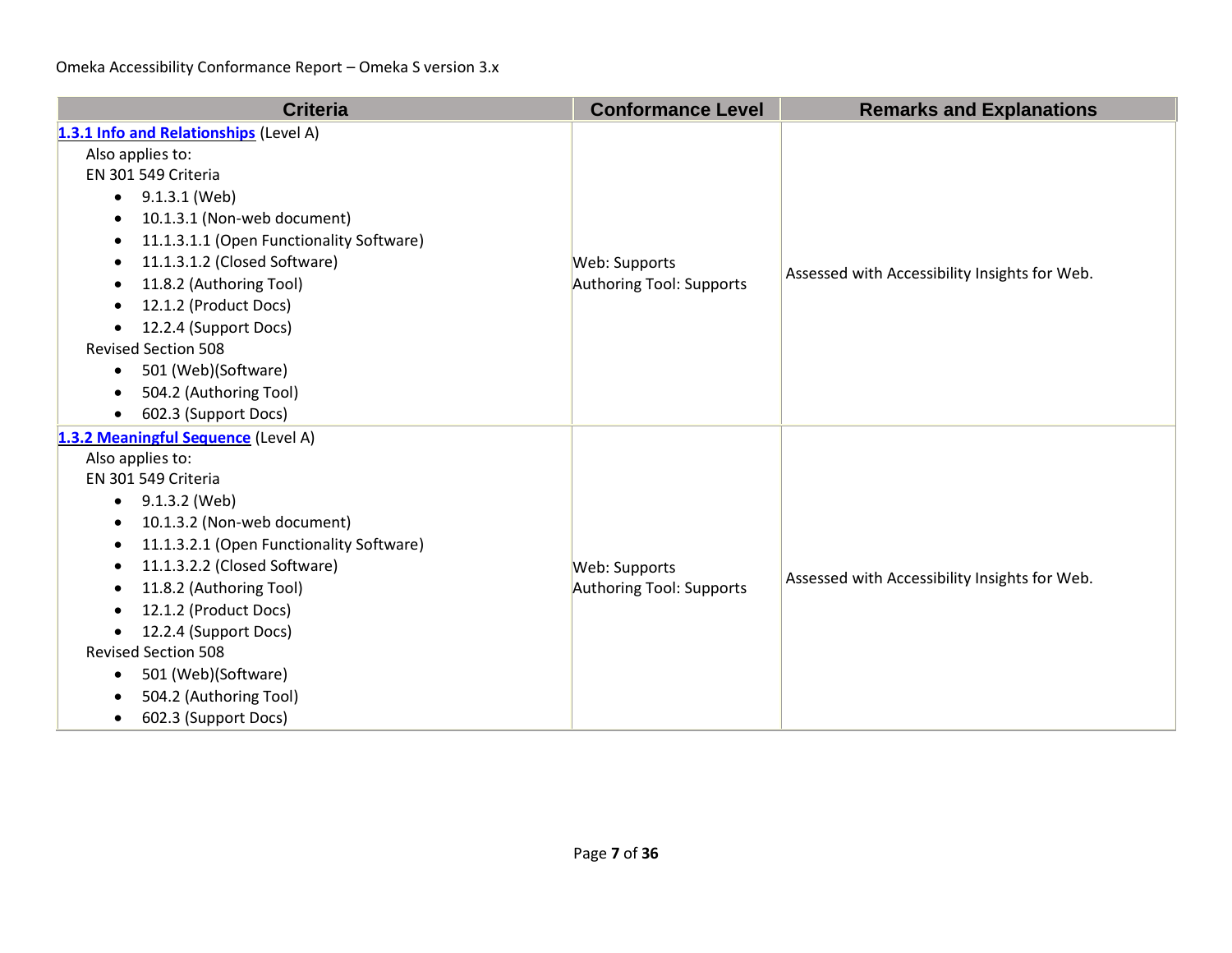| <b>Criteria</b>                                                                                                                                                                                                                                                                                                                                                                                                                                                                           | <b>Conformance Level</b>                  | <b>Remarks and Explanations</b>               |
|-------------------------------------------------------------------------------------------------------------------------------------------------------------------------------------------------------------------------------------------------------------------------------------------------------------------------------------------------------------------------------------------------------------------------------------------------------------------------------------------|-------------------------------------------|-----------------------------------------------|
| 1.3.3 Sensory Characteristics (Level A)<br>Also applies to:<br>EN 301 549 Criteria<br>9.1.3.3 (Web)<br>$\bullet$<br>10.1.3.3 (Non-web document)<br>11.1.3.3 (Open Functionality Software)<br>11.1.3.3 (Closed Software)<br>$\bullet$<br>11.8.2 (Authoring Tool)<br>$\bullet$<br>12.1.2 (Product Docs)<br>$\bullet$<br>12.2.4 (Support Docs)<br><b>Revised Section 508</b><br>501 (Web)(Software)<br>$\bullet$<br>504.2 (Authoring Tool)<br>$\bullet$<br>602.3 (Support Docs)<br>$\bullet$ | Web: Supports<br>Authoring Tool: Supports | Assessed with Accessibility Insights for Web. |
| 1.3.4 Orientation (Level AA 2.1 only)<br>Also applies to:<br>EN 301 549 Criteria<br>9.1.3.4 (Web)<br>$\bullet$<br>10.1.3.4 (Non-web document)<br>11.1.3.4 (Open Functionality Software)<br>$\bullet$<br>11.1.3.4 (Closed Software)<br>$\bullet$<br>11.8.2 (Authoring Tool)<br>$\bullet$<br>12.1.2 (Product Docs)<br>$\bullet$<br>12.2.4 (Support Docs)<br>٠<br>Revised Section 508 - Does not apply                                                                                       | Web: Supports<br>Authoring Tool: Supports | Assessed with Accessibility Insights for Web. |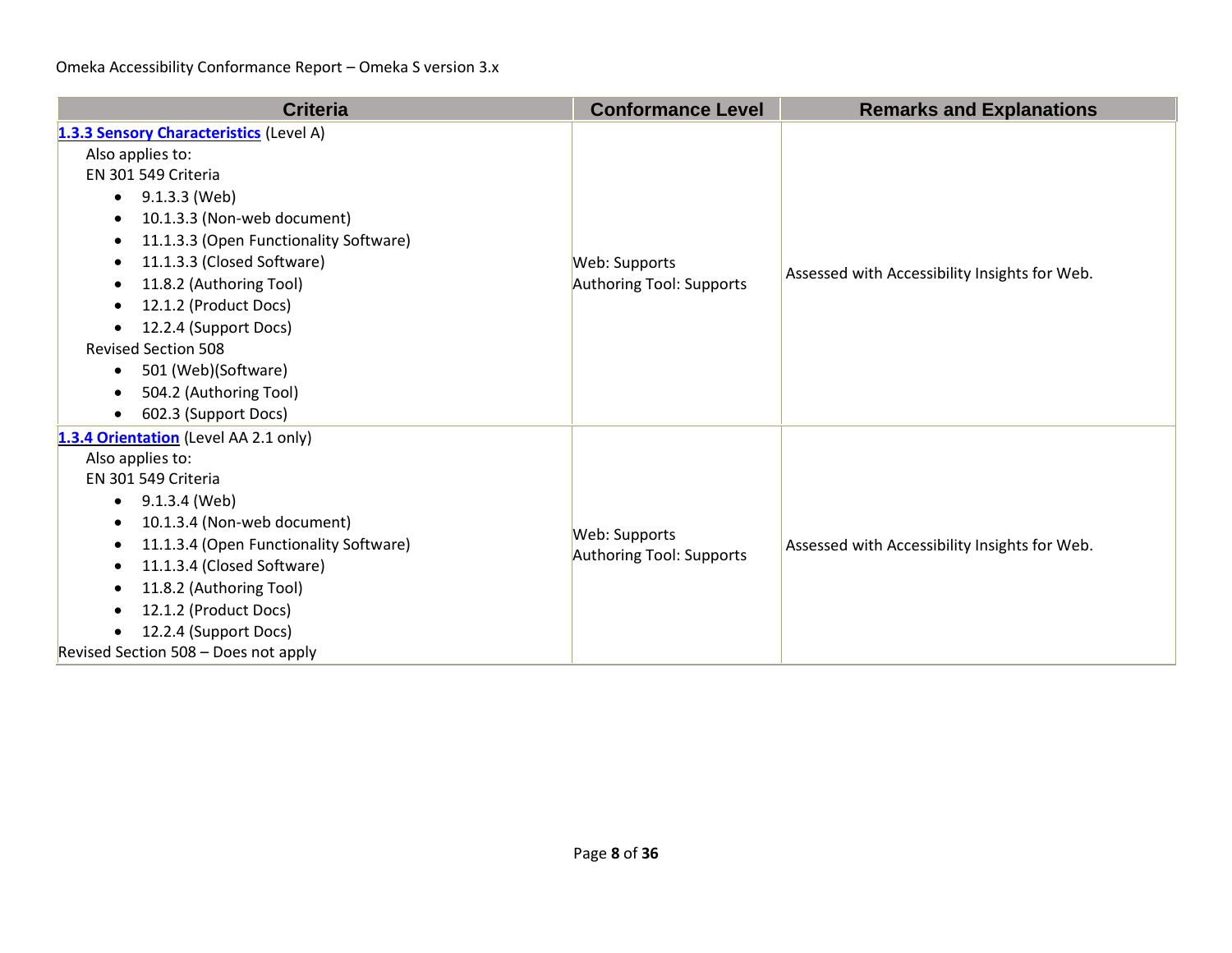| <b>Criteria</b>                                                                                                                                                                                                                                                                                                                                                                                                                         | <b>Conformance Level</b>                  | <b>Remarks and Explanations</b>               |
|-----------------------------------------------------------------------------------------------------------------------------------------------------------------------------------------------------------------------------------------------------------------------------------------------------------------------------------------------------------------------------------------------------------------------------------------|-------------------------------------------|-----------------------------------------------|
| 1.3.5 Identify Input Purpose (Level AA 2.1 only)<br>Also applies to:<br>EN 301 549 Criteria<br>9.1.3.5 (Web)<br>$\bullet$<br>10.1.3.5 (Non-web document)<br>11.1.3.5.1 (Open Functionality Software)<br>11.1.3.5.2 (Closed Software)<br>11.8.2 (Authoring Tool)<br>12.1.2 (Product Docs)<br>12.2.4 (Support Docs)<br>Revised Section 508 - Does not apply                                                                               | Web: Supports<br>Authoring Tool: Supports | Assessed with Accessibility Insights for Web. |
| 1.4.1 Use of Color (Level A)<br>Also applies to:<br>EN 301 549 Criteria<br>9.1.4.1 (Web)<br>$\bullet$<br>10.1.4.1 (Non-web document)<br>$\bullet$<br>11.1.4.1 (Open Functionality Software)<br>$\bullet$<br>11.1.4.1 (Closed Software)<br>11.8.2 (Authoring Tool)<br>12.1.2 (Product Docs)<br>12.2.4 (Support Docs)<br><b>Revised Section 508</b><br>501 (Web)(Software)<br>$\bullet$<br>504.2 (Authoring Tool)<br>602.3 (Support Docs) | Web: Supports<br>Authoring Tool: Supports | Assessed with Accessibility Insights for Web. |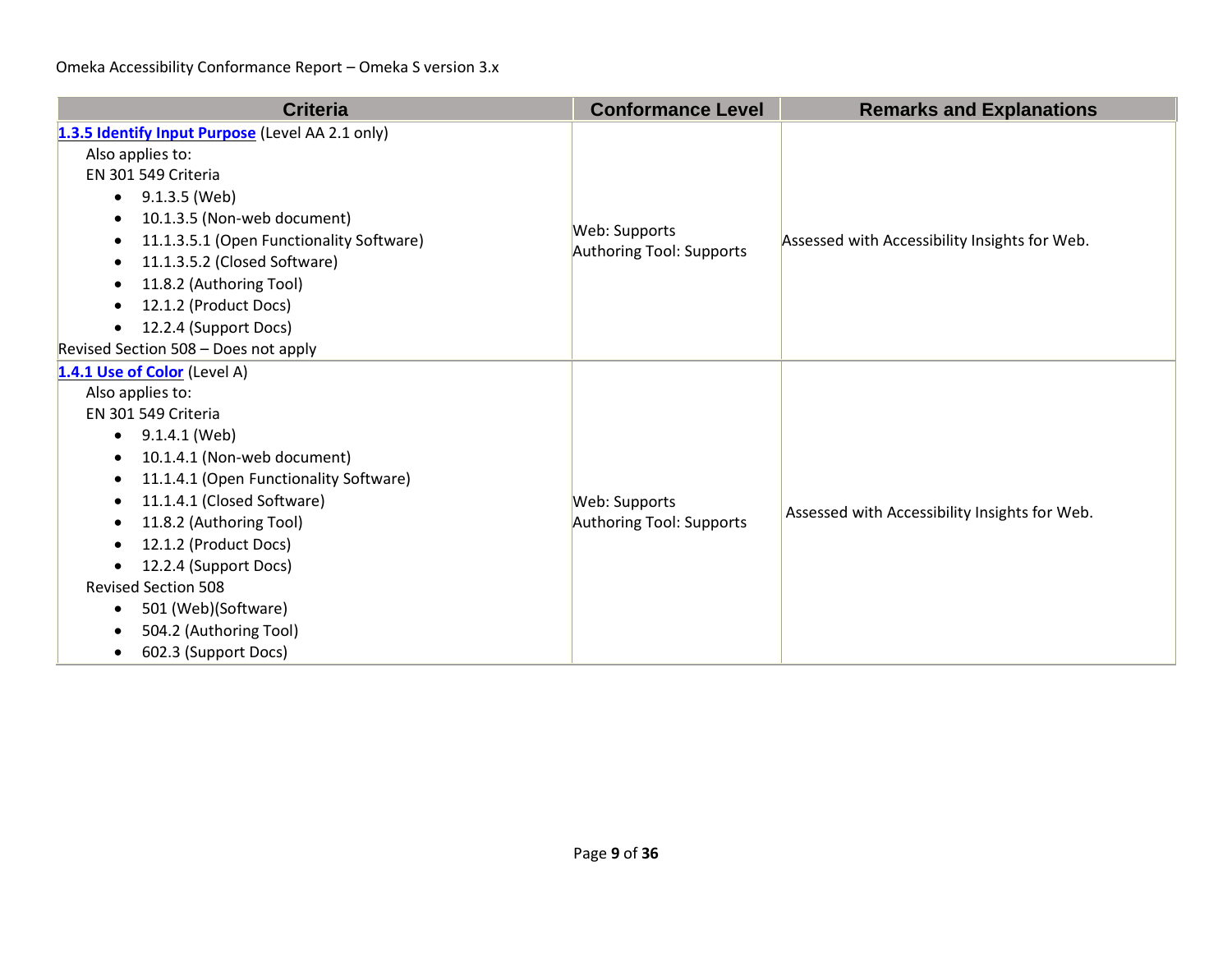| <b>Criteria</b>                                                                                                                                                                                                                                                                                                                                                                                                                                                  | <b>Conformance Level</b>                                 | <b>Remarks and Explanations</b>                                                                                                                                                                         |
|------------------------------------------------------------------------------------------------------------------------------------------------------------------------------------------------------------------------------------------------------------------------------------------------------------------------------------------------------------------------------------------------------------------------------------------------------------------|----------------------------------------------------------|---------------------------------------------------------------------------------------------------------------------------------------------------------------------------------------------------------|
| 1.4.2 Audio Control (Level A)<br>Also applies to:<br>EN 301 549 Criteria<br>9.1.4.2 (Web)<br>$\bullet$<br>10.1.4.2 (Non-web document)<br>11.1.4.2 (Open Functionality Software)<br>٠<br>11.1.4.2 (Closed Software)<br>$\bullet$<br>11.8.2 (Authoring Tool)<br>12.1.2 (Product Docs)<br>٠<br>12.2.4 (Support Docs)<br>$\bullet$<br><b>Revised Section 508</b><br>501 (Web)(Software)<br>$\bullet$<br>504.2 (Authoring Tool)<br>602.3 (Support Docs)<br>$\bullet$  | Web: Not applicable<br>Authoring Tool: Not<br>applicable | No auto-play audio or ability to implement.                                                                                                                                                             |
| 1.4.3 Contrast (Minimum) (Level AA)<br>Also applies to:<br>EN 301 549 Criteria<br>9.1.4.3 (Web)<br>$\bullet$<br>10.1.4.3 (Non-web document)<br>$\bullet$<br>11.1.4.3 (Open Functionality Software)<br>11.1.4.3 (Closed Software)<br>$\bullet$<br>11.8.2 (Authoring Tool)<br>٠<br>12.1.2 (Product Docs)<br>12.2.4 (Support Docs)<br><b>Revised Section 508</b><br>501 (Web)(Software)<br>$\bullet$<br>504.2 (Authoring Tool)<br>602.3 (Support Docs)<br>$\bullet$ | Web: Supports<br>Authoring Tool: Supports                | Web: Text on resource pages has a contrast ratio<br>between 5.2:1 and 7.4:1 as assessed with Colour<br>Contrast Analyser.<br>Authoring Tool: Public themes have acceptable color<br>ratios as released. |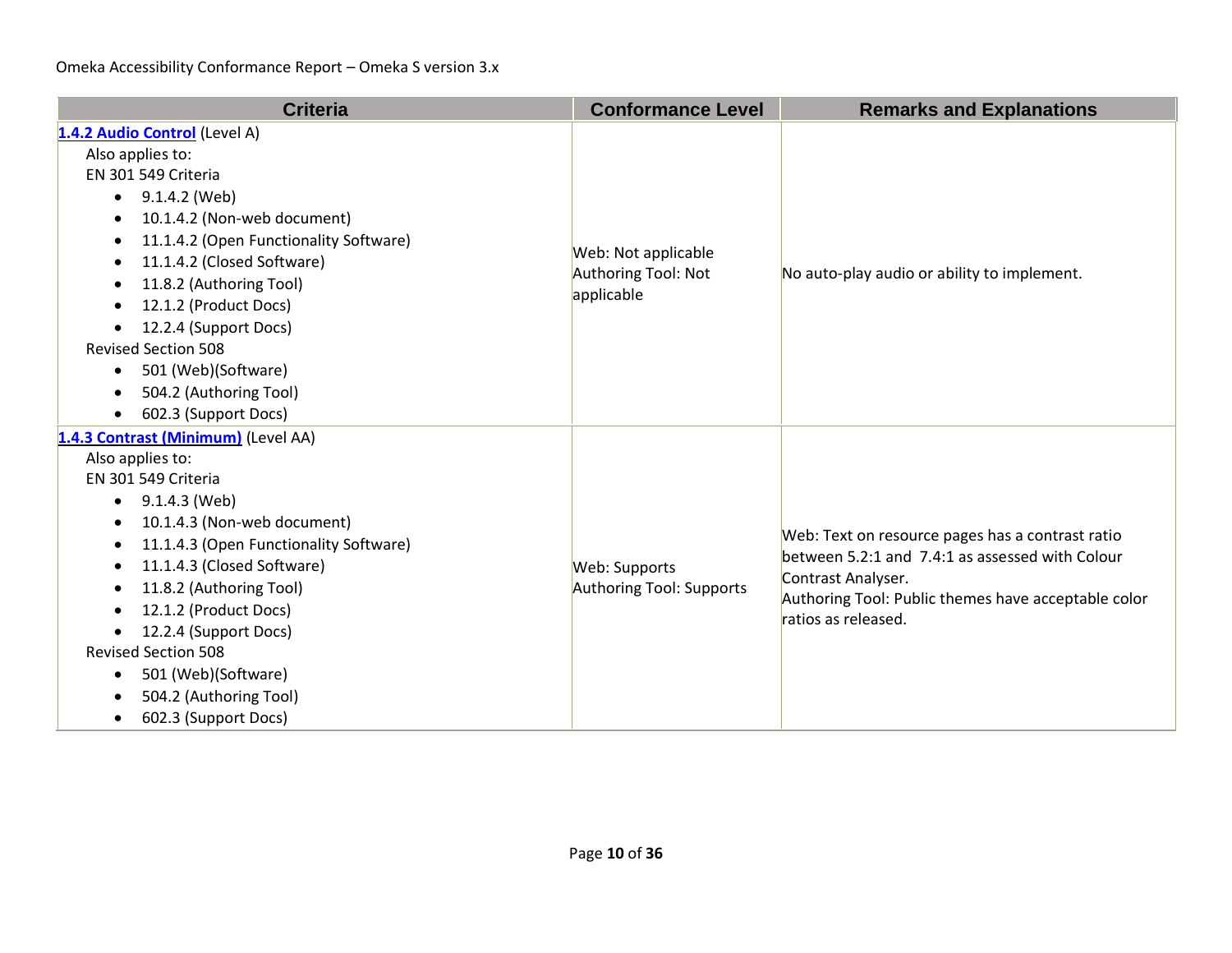| <b>Criteria</b>                                                                                                                                                                                                                                                                                                                                                                                                                                                                        | <b>Conformance Level</b>                  | <b>Remarks and Explanations</b>              |
|----------------------------------------------------------------------------------------------------------------------------------------------------------------------------------------------------------------------------------------------------------------------------------------------------------------------------------------------------------------------------------------------------------------------------------------------------------------------------------------|-------------------------------------------|----------------------------------------------|
| 1.4.4 Resize text (Level AA)<br>Also applies to:<br>EN 301 549 Criteria<br>$\bullet$ 9.1.4.4 (Web)<br>10.1.4.4 (Non-web document)<br>$\bullet$<br>11.1.4.4.1 (Open Functionality Software)<br>11.1.4.4.2 (Closed Software)<br>$\bullet$<br>11.8.2 (Authoring Tool)<br>$\bullet$<br>12.1.2 (Product Docs)<br>٠<br>12.2.4 (Support Docs)<br>$\bullet$<br><b>Revised Section 508</b><br>501 (Web)(Software)<br>$\bullet$<br>504.2 (Authoring Tool)<br>602.3 (Support Docs)<br>$\bullet$   | Web: Supports<br>Authoring Tool: Supports | Assessed with Accessibility Insights for Web |
| 1.4.5 Images of Text (Level AA)<br>Also applies to:<br>EN 301 549 Criteria<br>9.1.4.5 (Web)<br>$\bullet$<br>10.1.4.5 (Non-web document)<br>$\bullet$<br>11.1.4.5.1 (Open Functionality Software)<br>$\bullet$<br>11.1.4.5.2 (Closed Software) - Does not apply<br>$\bullet$<br>11.8.2 (Authoring Tool)<br>٠<br>12.1.2 (Product Docs)<br>12.2.4 (Support Docs)<br><b>Revised Section 508</b><br>501 (Web)(Software)<br>٠<br>504.2 (Authoring Tool)<br>602.3 (Support Docs)<br>$\bullet$ | Web: Supports<br>Authoring Tool: Supports | Assessed with Accessibility Insights for Web |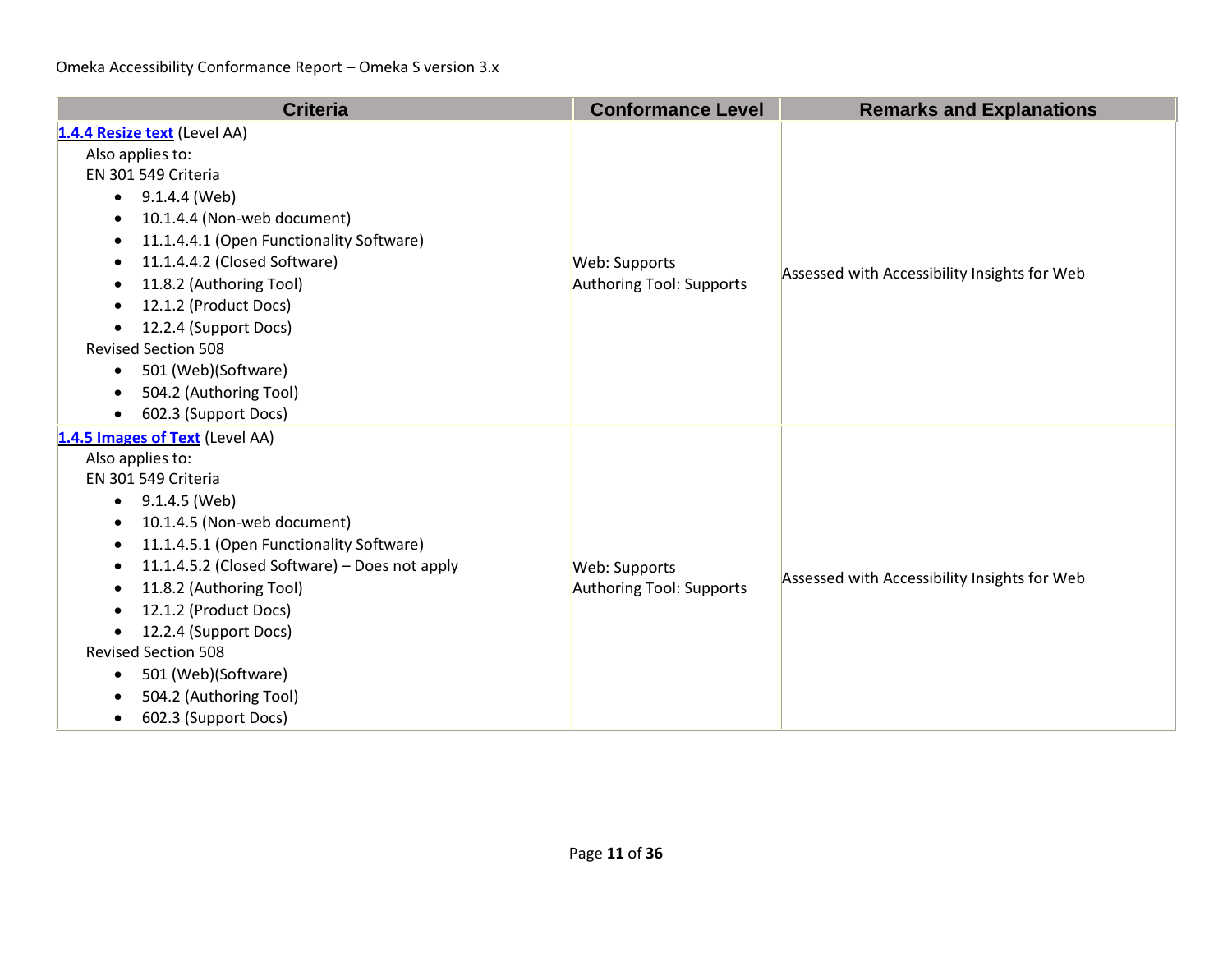| <b>Criteria</b>                                      | <b>Conformance Level</b> | <b>Remarks and Explanations</b>                                                                                   |
|------------------------------------------------------|--------------------------|-------------------------------------------------------------------------------------------------------------------|
| 1.4.10 Reflow (Level AA 2.1 only)                    |                          |                                                                                                                   |
| Also applies to:                                     |                          |                                                                                                                   |
| EN 301 549 Criteria                                  |                          |                                                                                                                   |
| 9.1.4.10 (Web)<br>$\bullet$                          |                          |                                                                                                                   |
| 10.1.4.10 (Non-web document)                         | Web:                     |                                                                                                                   |
| 11.1.4.10 (Open Functionality Software)<br>$\bullet$ | Authoring Tool:          | Was unable to assess this.                                                                                        |
| 11.1.4.10 (Closed Software)                          |                          |                                                                                                                   |
| 11.8.2 (Authoring Tool)                              |                          |                                                                                                                   |
| 12.1.2 (Product Docs)                                |                          |                                                                                                                   |
| 12.2.4 (Support Docs)<br>$\bullet$                   |                          |                                                                                                                   |
| Revised Section 508 - Does not apply                 |                          |                                                                                                                   |
| 1.4.11 Non-text Contrast (Level AA 2.1 only)         |                          |                                                                                                                   |
| Also applies to:                                     |                          |                                                                                                                   |
| EN 301 549 Criteria                                  |                          | Assessed with Accessibility Insights for Web.                                                                     |
| 9.1.4.11 (Web)<br>$\bullet$                          |                          |                                                                                                                   |
| 10.1.4.11 (Non-web document)                         | Web: Supports            |                                                                                                                   |
| 11.1.4.11 (Open Functionality Software)<br>$\bullet$ | Authoring Tool: Supports |                                                                                                                   |
| 11.1.4.11 (Closed Software)<br>$\bullet$             |                          |                                                                                                                   |
| 11.8.2 (Authoring Tool)                              |                          |                                                                                                                   |
| 12.1.2 (Product Docs)                                |                          |                                                                                                                   |
| 12.2.4 (Support Docs)<br>$\bullet$                   |                          |                                                                                                                   |
| Revised Section 508 - Does not apply                 |                          |                                                                                                                   |
| 1.4.12 Text Spacing (Level AA 2.1 only)              |                          |                                                                                                                   |
| Also applies to:                                     |                          |                                                                                                                   |
| EN 301 549 Criteria                                  |                          | Assessed with Web Developer extension by Chris<br>Predrick in conjunction with Accessibility Insights for<br>Web. |
| 9.1.4.12 (Web)<br>$\bullet$                          |                          |                                                                                                                   |
| 10.1.4.12 (Non-web document)                         | Web: Supports            |                                                                                                                   |
| 11.1.4.12 (Open Functionality Software)<br>$\bullet$ | Authoring Tool: Supports |                                                                                                                   |
| 11.1.4.12 (Closed Software)<br>$\bullet$             |                          |                                                                                                                   |
| 11.8.2 (Authoring Tool)<br>12.1.2 (Product Docs)     |                          |                                                                                                                   |
| 12.2.4 (Support Docs)                                |                          |                                                                                                                   |
| Revised Section 508 - Does not apply                 |                          |                                                                                                                   |
|                                                      |                          |                                                                                                                   |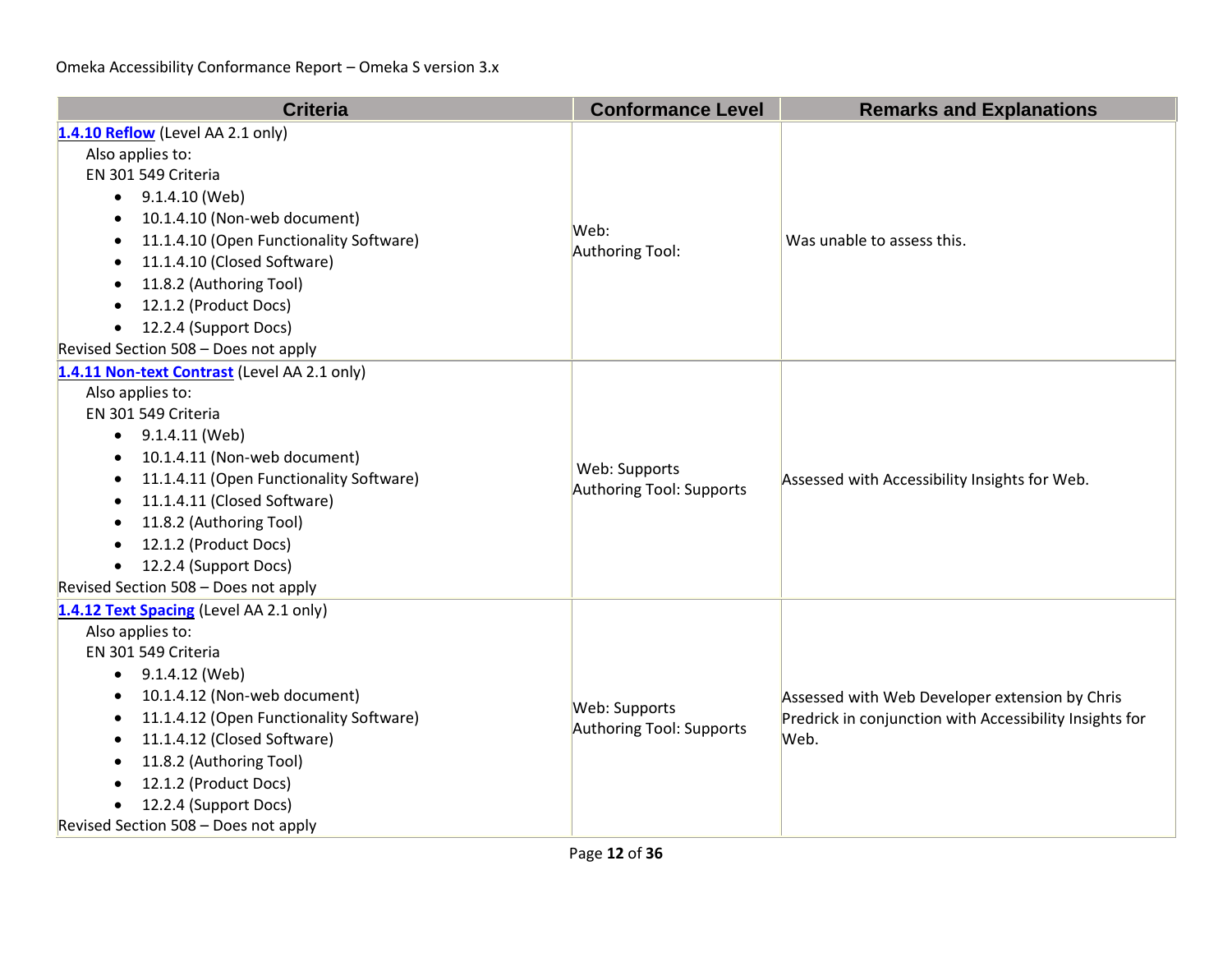| <b>Criteria</b>                                                                                                                                                                                                                                                                                                                                                                                                                                                   | <b>Conformance Level</b>                                         | <b>Remarks and Explanations</b>                                                                                      |
|-------------------------------------------------------------------------------------------------------------------------------------------------------------------------------------------------------------------------------------------------------------------------------------------------------------------------------------------------------------------------------------------------------------------------------------------------------------------|------------------------------------------------------------------|----------------------------------------------------------------------------------------------------------------------|
| 1.4.13 Content on Hover or Focus (Level AA 2.1 only)<br>Also applies to:<br>EN 301 549 Criteria<br>9.1.4.13 (Web)<br>$\bullet$<br>10.1.4.13 (Non-web document)<br>$\bullet$<br>11.1.4.13 (Open Functionality Software)<br>11.1.4.13 (Closed Software)<br>11.8.2 (Authoring Tool)<br>$\bullet$<br>12.1.2 (Product Docs)<br>12.2.4 (Support Docs)<br>$\bullet$<br>Revised Section 508 - Does not apply                                                              | Web: Supports<br>Authoring Tool: Supports                        | Assessed with Accessibility Insights for Web.                                                                        |
| 2.1.1 Keyboard (Level A)<br>Also applies to:<br>EN 301 549 Criteria<br>9.2.1.1 (Web)<br>$\bullet$<br>10.2.1.1 (Non-web document)<br>$\bullet$<br>11.2.1.1.1 (Open Functionality Software)<br>$\bullet$<br>11.2.1.1.2 (Closed Software)<br>$\bullet$<br>11.8.2 (Authoring Tool)<br>12.1.2 (Product Docs)<br>12.2.4 (Support Docs)<br><b>Revised Section 508</b><br>501 (Web)(Software)<br>$\bullet$<br>504.2 (Authoring Tool)<br>602.3 (Support Docs)<br>$\bullet$ | Web: Partially supports<br>Authoring Tool: Partially<br>supports | Some functions related to modules, such as adding a<br>map marker to an item, may not be accessible via<br>keyboard. |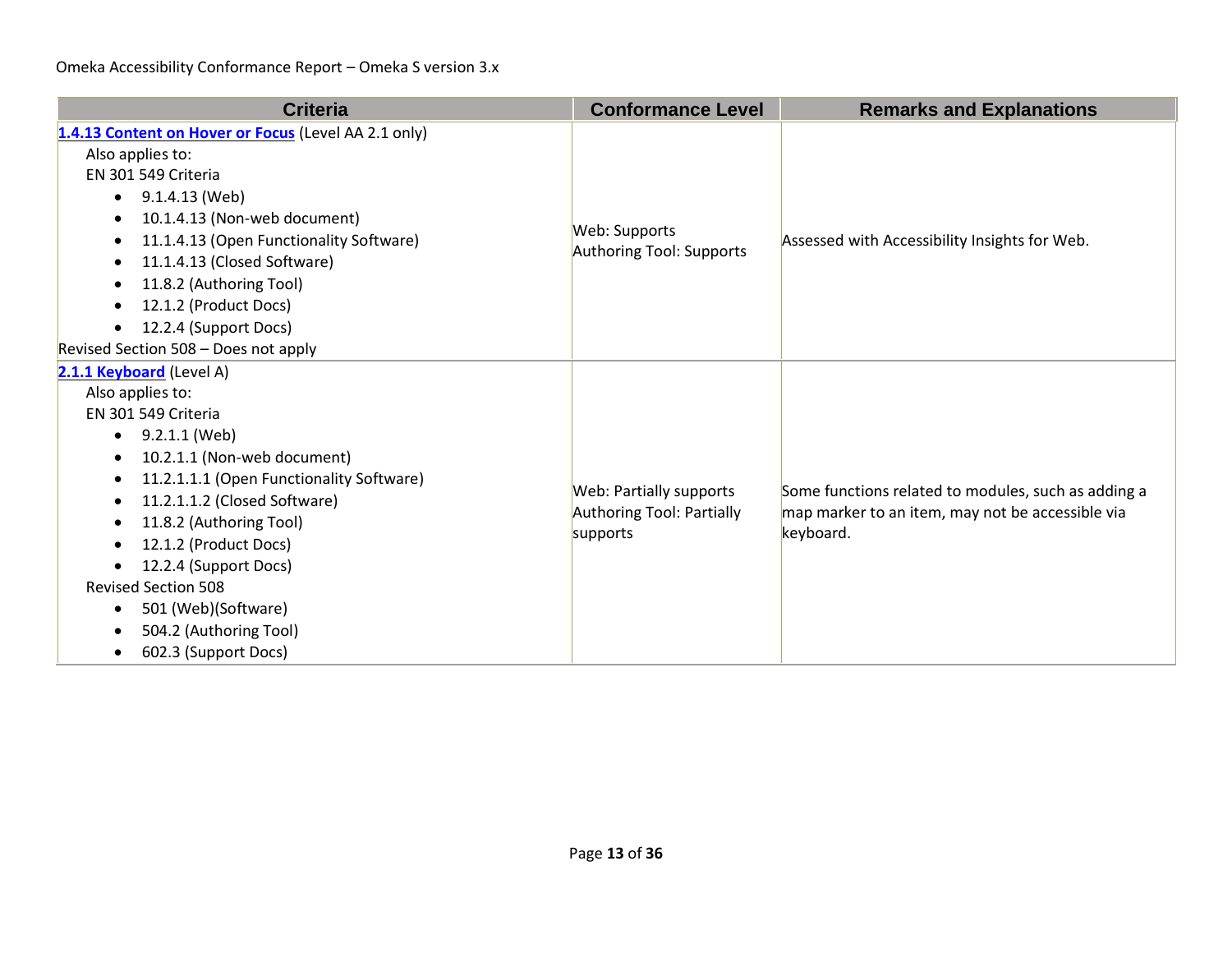| <b>Criteria</b>                                                                                                                                                                                                                                                                                                                                                                                                                                                       | <b>Conformance Level</b>                                 | <b>Remarks and Explanations</b>               |
|-----------------------------------------------------------------------------------------------------------------------------------------------------------------------------------------------------------------------------------------------------------------------------------------------------------------------------------------------------------------------------------------------------------------------------------------------------------------------|----------------------------------------------------------|-----------------------------------------------|
| 2.1.2 No Keyboard Trap (Level A)<br>Also applies to:<br>EN 301 549 Criteria<br>9.2.1.2 (Web)<br>$\bullet$<br>10.2.1.2 (Non-web document)<br>11.2.1.2 (Open Functionality Software)<br>11.2.1.2 (Closed Software)<br>$\bullet$<br>11.8.2 (Authoring Tool)<br>$\bullet$<br>12.1.2 (Product Docs)<br>$\bullet$<br>12.2.4 (Support Docs)<br><b>Revised Section 508</b><br>501 (Web)(Software)<br>$\bullet$<br>504.2 (Authoring Tool)<br>602.3 (Support Docs)<br>$\bullet$ | Web: Supports<br>Authoring Tool: Supports                | Assessed with Accessibility Insights for Web. |
| 2.1.4 Character Key Shortcuts (Level A 2.1 only)<br>Also applies to:<br>EN 301 549 Criteria<br>9.2.1.4 (Web)<br>$\bullet$<br>10.2.1.4 (Non-web document)<br>٠<br>11.2.1.4.1 (Open Functionality Software)<br>$\bullet$<br>11.2.1.4.2 (Closed Software)<br>$\bullet$<br>11.8.2 (Authoring Tool)<br>$\bullet$<br>12.1.2 (Product Docs)<br>12.2.4 (Support Docs)<br>Revised Section 508 - Does not apply                                                                 | Web: Not applicable<br>Authoring Tool: Not<br>applicable |                                               |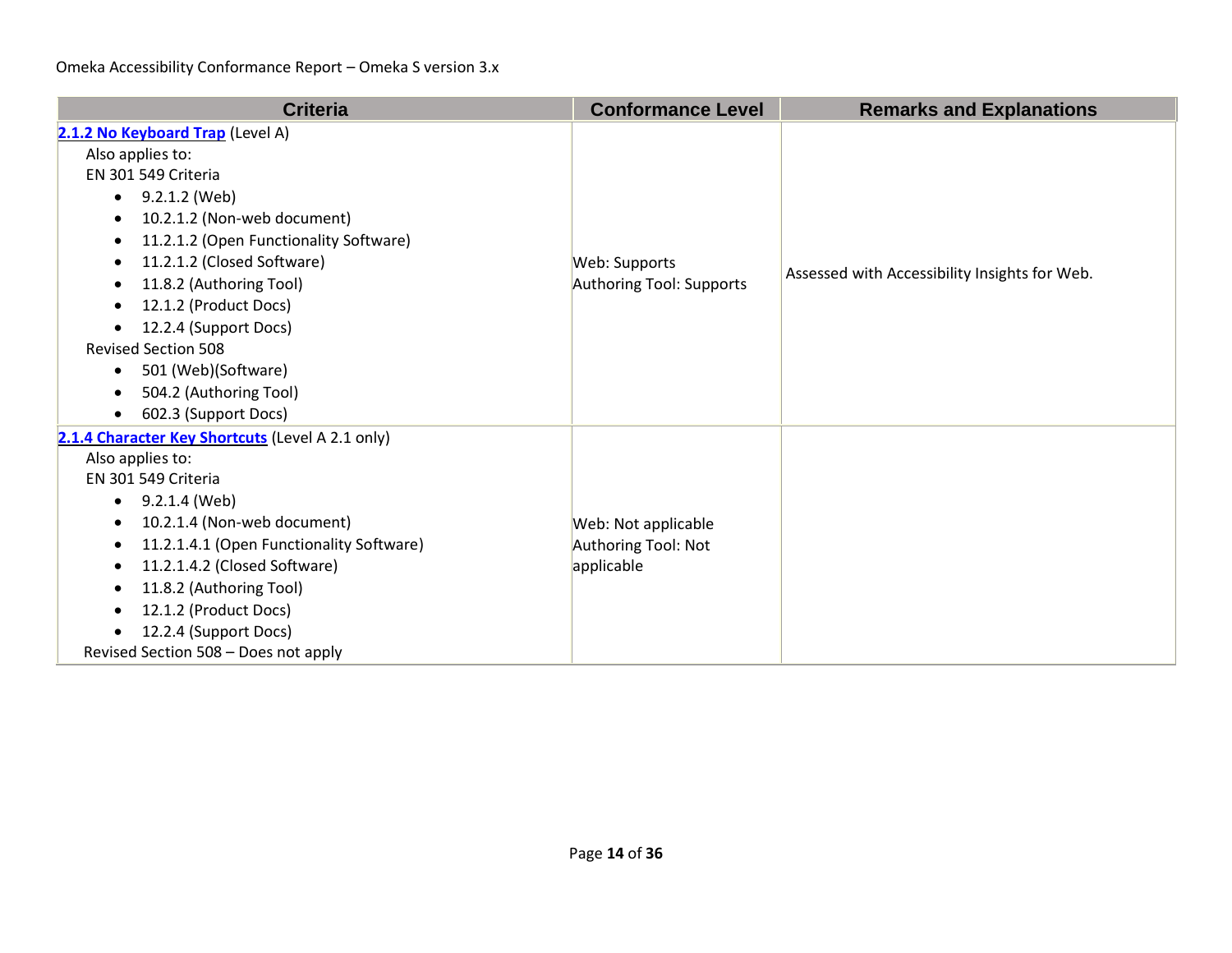| <b>Criteria</b>                                     | <b>Conformance Level</b>                   | <b>Remarks and Explanations</b> |
|-----------------------------------------------------|--------------------------------------------|---------------------------------|
| 2.2.1 Timing Adjustable (Level A)                   |                                            |                                 |
| Also applies to:                                    |                                            |                                 |
| EN 301 549 Criteria                                 |                                            |                                 |
| 9.2.2.1 (Web)<br>$\bullet$                          |                                            |                                 |
| 10.2.2.1 (Non-web document)<br>$\bullet$            |                                            |                                 |
| 11.2.2.1 (Open Functionality Software)<br>$\bullet$ |                                            |                                 |
| 11.2.2.1 (Closed Software)<br>$\bullet$             | Web: Not applicable<br>Authoring Tool: Not |                                 |
| 11.8.2 (Authoring Tool)<br>٠                        | applicable                                 |                                 |
| 12.1.2 (Product Docs)                               |                                            |                                 |
| 12.2.4 (Support Docs)<br>$\bullet$                  |                                            |                                 |
| <b>Revised Section 508</b>                          |                                            |                                 |
| 501 (Web)(Software)<br>$\bullet$                    |                                            |                                 |
| 504.2 (Authoring Tool)                              |                                            |                                 |
| 602.3 (Support Docs)<br>$\bullet$                   |                                            |                                 |
| 2.2.2 Pause, Stop, Hide (Level A)                   |                                            |                                 |
| Also applies to:                                    |                                            |                                 |
| EN 301 549 Criteria                                 |                                            |                                 |
| 9.2.2.2 (Web)<br>$\bullet$                          |                                            |                                 |
| 10.2.2.2 (Non-web document)                         |                                            |                                 |
| 11.2.2.2 (Open Functionality Software)<br>$\bullet$ | Web: Not applicable                        |                                 |
| 11.2.2.2 (Closed Software)<br>$\bullet$             | Authoring Tool: Not                        |                                 |
| 11.8.2 (Authoring Tool)                             | applicable                                 |                                 |
| 12.1.2 (Product Docs)<br>$\bullet$                  |                                            |                                 |
| 12.2.4 (Support Docs)                               |                                            |                                 |
| <b>Revised Section 508</b>                          |                                            |                                 |
| 501 (Web)(Software)<br>٠                            |                                            |                                 |
| 504.2 (Authoring Tool)                              |                                            |                                 |
| 602.3 (Support Docs)<br>$\bullet$                   |                                            |                                 |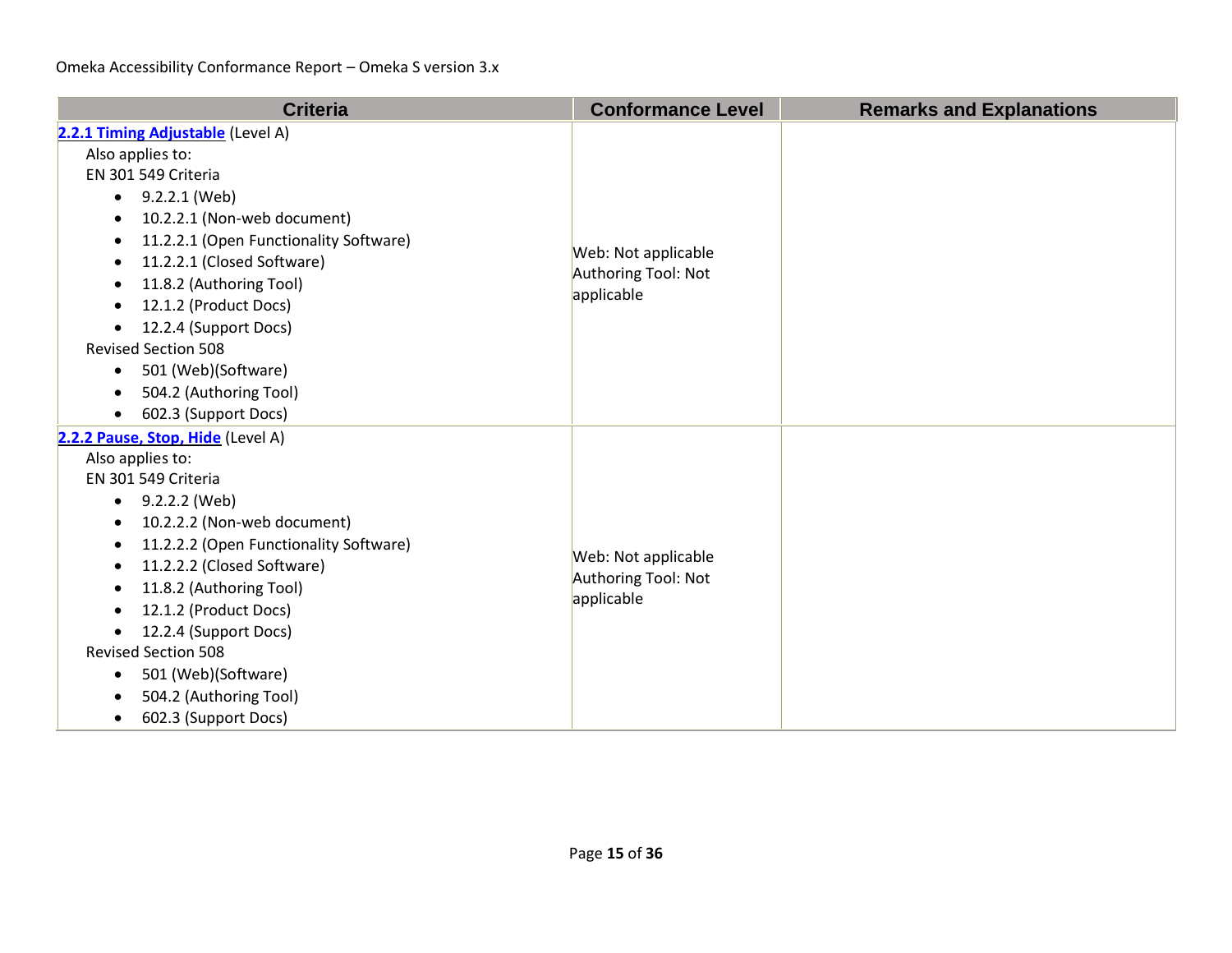| <b>Criteria</b>                                                                                                                                                                                                                                                                                                                                                                                                                                                                                                                      | <b>Conformance Level</b>                                 | <b>Remarks and Explanations</b>                                                                                                                                                                       |
|--------------------------------------------------------------------------------------------------------------------------------------------------------------------------------------------------------------------------------------------------------------------------------------------------------------------------------------------------------------------------------------------------------------------------------------------------------------------------------------------------------------------------------------|----------------------------------------------------------|-------------------------------------------------------------------------------------------------------------------------------------------------------------------------------------------------------|
| 2.3.1 Three Flashes or Below Threshold (Level A)<br>Also applies to:<br>EN 301 549 Criteria<br>9.2.3.1 (Web)<br>$\bullet$<br>10.2.3.1 (Non-web document)<br>٠<br>11.2.3.1 (Open Functionality Software)<br>11.2.3.1 (Closed Software)<br>11.8.2 (Authoring Tool)<br>12.1.2 (Product Docs)<br>12.2.4 (Support Docs)<br><b>Revised Section 508</b><br>501 (Web)(Software)<br>$\bullet$<br>504.2 (Authoring Tool)<br>602.3 (Support Docs)                                                                                               | Web: Not applicable<br>Authoring Tool: Not<br>applicable | It is possible that users may create content with flashes<br>as media added to items or embedded iframes.                                                                                             |
| 2.4.1 Bypass Blocks (Level A)<br>Also applies to:<br>EN 301 549 Criteria<br>9.2.4.1 (Web)<br>$\bullet$<br>10.2.4.1 (Non-web document) - Does not apply<br>٠<br>11.2.4.1 (Open Functionality Software) - Does not apply<br>11.2.4.1 (Closed Software) - Does not apply<br>11.8.2 (Authoring Tool)<br>12.1.2 (Product Docs)<br>12.2.4 (Support Docs)<br><b>Revised Section 508</b><br>501 (Web)(Software) – Does not apply to non-web software<br>٠<br>504.2 (Authoring Tool)<br>602.3 (Support Docs) – Does not apply to non-web docs | Web: Supports<br>Authoring Tool: Supports                | Web: Skip to main content available; uses ARIA<br>landmarks to identify regions of page.<br>Authoring tool: Skip to main content in Omeka themes;<br>uses ARIA landmarks to identify regions of page. |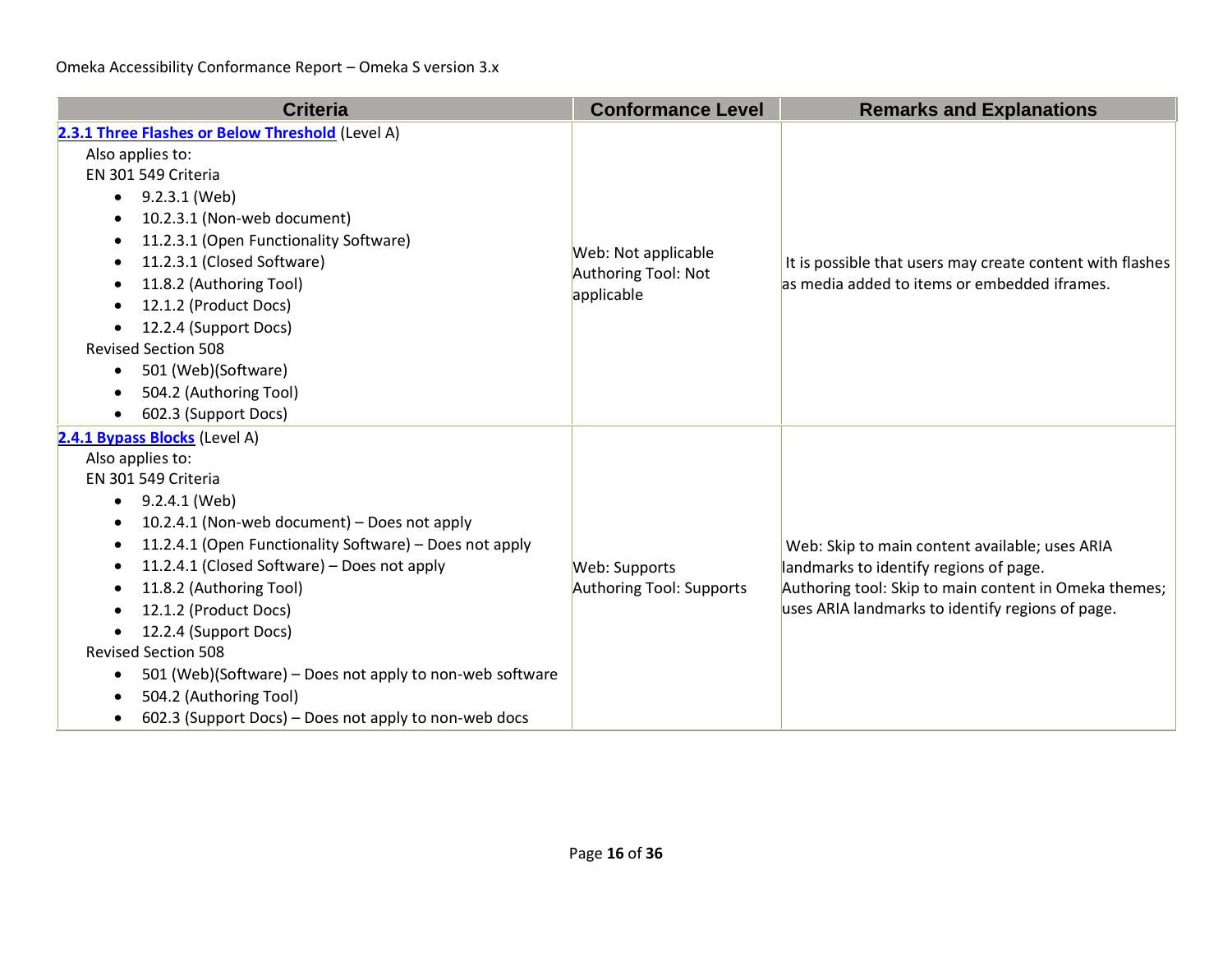| <b>Criteria</b>                                          | <b>Conformance Level</b> | <b>Remarks and Explanations</b>                                                                                   |
|----------------------------------------------------------|--------------------------|-------------------------------------------------------------------------------------------------------------------|
| 2.4.2 Page Titled (Level A)                              |                          |                                                                                                                   |
| Also applies to:                                         |                          | Web: Assessed with Accessibility Insights for Web.                                                                |
| EN 301 549 Criteria                                      |                          |                                                                                                                   |
| 9.2.4.2 (Web)<br>$\bullet$                               |                          |                                                                                                                   |
| 10.2.4.2 (Non-web document)<br>$\bullet$                 |                          |                                                                                                                   |
| 11.2.4.2 (Open Functionality Software) - Does not apply  |                          |                                                                                                                   |
| 11.2.4.2 (Closed Software) - Does not apply<br>$\bullet$ | Web: Supports            | Authoring tool: Editing pages titled according to                                                                 |
| 11.8.2 (Authoring Tool)<br>$\bullet$                     | Authoring Tool: Supports | function. Public facing pages titled according to user                                                            |
| 12.1.2 (Product Docs)                                    |                          | input.                                                                                                            |
| 12.2.4 (Support Docs)                                    |                          |                                                                                                                   |
| <b>Revised Section 508</b>                               |                          |                                                                                                                   |
| 501 (Web)(Software)<br>$\bullet$                         |                          |                                                                                                                   |
| 504.2 (Authoring Tool)                                   |                          |                                                                                                                   |
| 602.3 (Support Docs)                                     |                          |                                                                                                                   |
| 2.4.3 Focus Order (Level A)                              |                          |                                                                                                                   |
| Also applies to:                                         |                          |                                                                                                                   |
| EN 301 549 Criteria                                      |                          | Assessed with Web Developer extension by Chris<br>Predrick in conjunction with Accessibility Insights for<br>Web. |
| 9.2.4.3 (Web)<br>$\bullet$                               |                          |                                                                                                                   |
| 10.2.4.3 (Non-web document)<br>$\bullet$                 |                          |                                                                                                                   |
| 11.2.4.3 (Open Functionality Software)<br>$\bullet$      |                          |                                                                                                                   |
| 11.2.4.3 (Closed Software)<br>$\bullet$                  | Web: Supports            |                                                                                                                   |
| 11.8.2 (Authoring Tool)                                  | Authoring Tool: Supports |                                                                                                                   |
| 12.1.2 (Product Docs)                                    |                          |                                                                                                                   |
| 12.2.4 (Support Docs)                                    |                          |                                                                                                                   |
| <b>Revised Section 508</b>                               |                          |                                                                                                                   |
| 501 (Web)(Software)<br>٠                                 |                          |                                                                                                                   |
| 504.2 (Authoring Tool)                                   |                          |                                                                                                                   |
| 602.3 (Support Docs)<br>$\bullet$                        |                          |                                                                                                                   |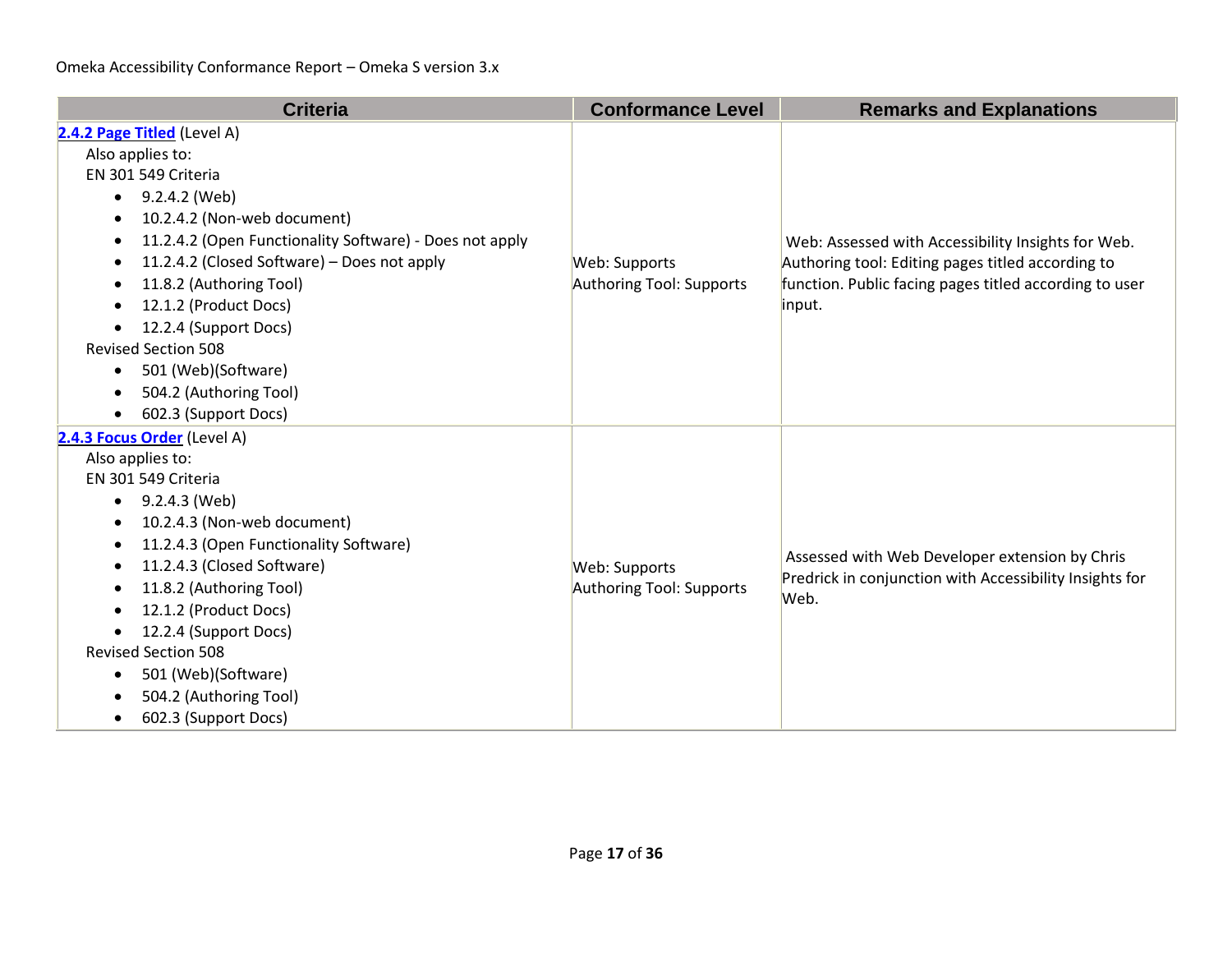| <b>Criteria</b>                                                                                                                                                                                                                                                                                                                                                                                                                                                                                                                                 | <b>Conformance Level</b>                                      | <b>Remarks and Explanations</b>                                      |
|-------------------------------------------------------------------------------------------------------------------------------------------------------------------------------------------------------------------------------------------------------------------------------------------------------------------------------------------------------------------------------------------------------------------------------------------------------------------------------------------------------------------------------------------------|---------------------------------------------------------------|----------------------------------------------------------------------|
| 2.4.4 Link Purpose (In Context) (Level A)<br>Also applies to:<br>EN 301 549 Criteria<br>9.2.4.4 (Web)<br>$\bullet$<br>10.2.4.4 (Non-web document)<br>٠<br>11.2.4.4 (Open Functionality Software)<br>11.2.4.4 (Closed Software<br>11.8.2 (Authoring Tool)<br>12.1.2 (Product Docs)<br>12.2.4 (Support Docs)<br>$\bullet$<br><b>Revised Section 508</b><br>501 (Web)(Software)<br>$\bullet$<br>504.2 (Authoring Tool)<br>602.3 (Support Docs)                                                                                                     | Web: Supports<br><b>Authoring Tool: Partially</b><br>supports | Authoring Tool: User-generated content may not meet<br>requirements. |
| 2.4.5 Multiple Ways (Level AA)<br>Also applies to:<br>EN 301 549 Criteria<br>9.2.4.5 (Web)<br>٠<br>10.2.4.5 (Non-web document) - Does not apply<br>٠<br>11.2.4.5 (Open Functionality Software) - Does not apply<br>٠<br>11.2.4.5 (Closed Software) - Does not apply<br>11.8.2 (Authoring Tool)<br>12.1.2 (Product Docs)<br>12.2.4 (Support Docs)<br>$\bullet$<br><b>Revised Section 508</b><br>501 (Web)(Software) – Does not apply to non-web software<br>٠<br>504.2 (Authoring Tool)<br>602.3 (Support Docs) - Does not apply to non-web docs | Web: Supports<br>Authoring tool: supports                     | Assessed with Accessibility Insights for Web.                        |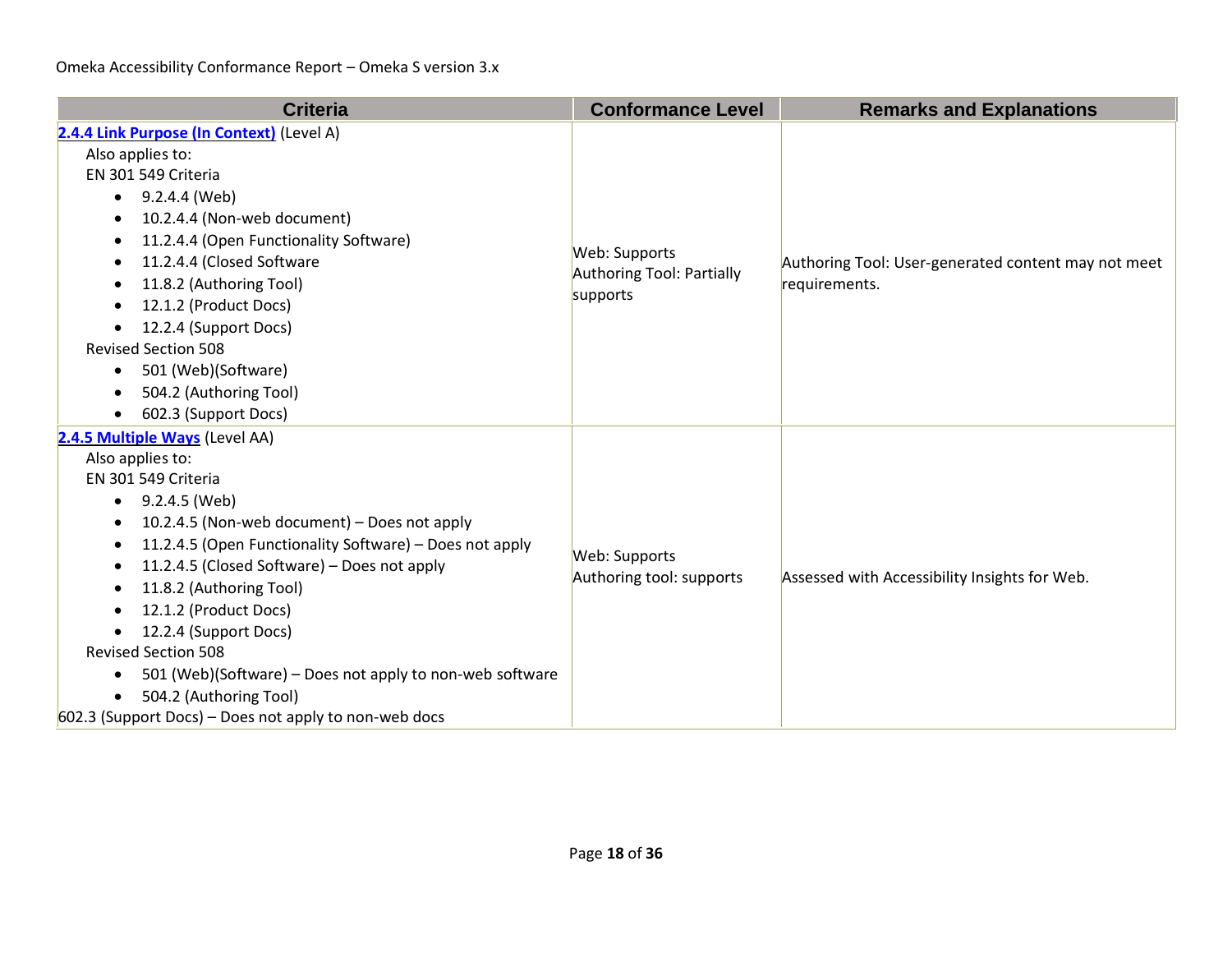| <b>Criteria</b>                          | <b>Conformance Level</b> | <b>Remarks and Explanations</b>               |
|------------------------------------------|--------------------------|-----------------------------------------------|
| 2.4.6 Headings and Labels (Level AA)     |                          |                                               |
| Also applies to:                         |                          | Assessed with Accessibility Insights for Web. |
| EN 301 549 Criteria                      |                          |                                               |
| 9.2.4.6 (Web)<br>$\bullet$               |                          |                                               |
| 10.2.4.6 (Non-web document)<br>$\bullet$ |                          |                                               |
| 11.2.4.6 (Open Functionality Software)   |                          |                                               |
| 11.2.4.6 (Closed Software)               | Web: Supports            |                                               |
| 11.8.2 (Authoring Tool)                  | Authoring Tool: Supports |                                               |
| 12.1.2 (Product Docs)                    |                          |                                               |
| 12.2.4 (Support Docs)<br>$\bullet$       |                          |                                               |
| <b>Revised Section 508</b>               |                          |                                               |
| 501 (Web)(Software)<br>$\bullet$         |                          |                                               |
| 504.2 (Authoring Tool)<br>$\bullet$      |                          |                                               |
| 602.3 (Support Docs)                     |                          |                                               |
| 2.4.7 Focus Visible (Level AA)           |                          |                                               |
| Also applies to:                         |                          |                                               |
| EN 301 549 Criteria                      |                          | Assessed with Accessibility Insights for Web. |
| 9.2.4.7 (Web)<br>$\bullet$               |                          |                                               |
| 10.2.4.7 (Non-web document)<br>$\bullet$ |                          |                                               |
| 11.2.4.7 (Open Functionality Software)   |                          |                                               |
| 11.2.4.7 (Closed Software)<br>$\bullet$  | Web: Supports            |                                               |
| 11.8.2 (Authoring Tool)                  | Authoring Tool: Supports |                                               |
| 12.1.2 (Product Docs)                    |                          |                                               |
| 12.2.4 (Support Docs)                    |                          |                                               |
| <b>Revised Section 508</b>               |                          |                                               |
| 501 (Web)(Software)<br>٠                 |                          |                                               |
| 504.2 (Authoring Tool)                   |                          |                                               |
| 602.3 (Support Docs)                     |                          |                                               |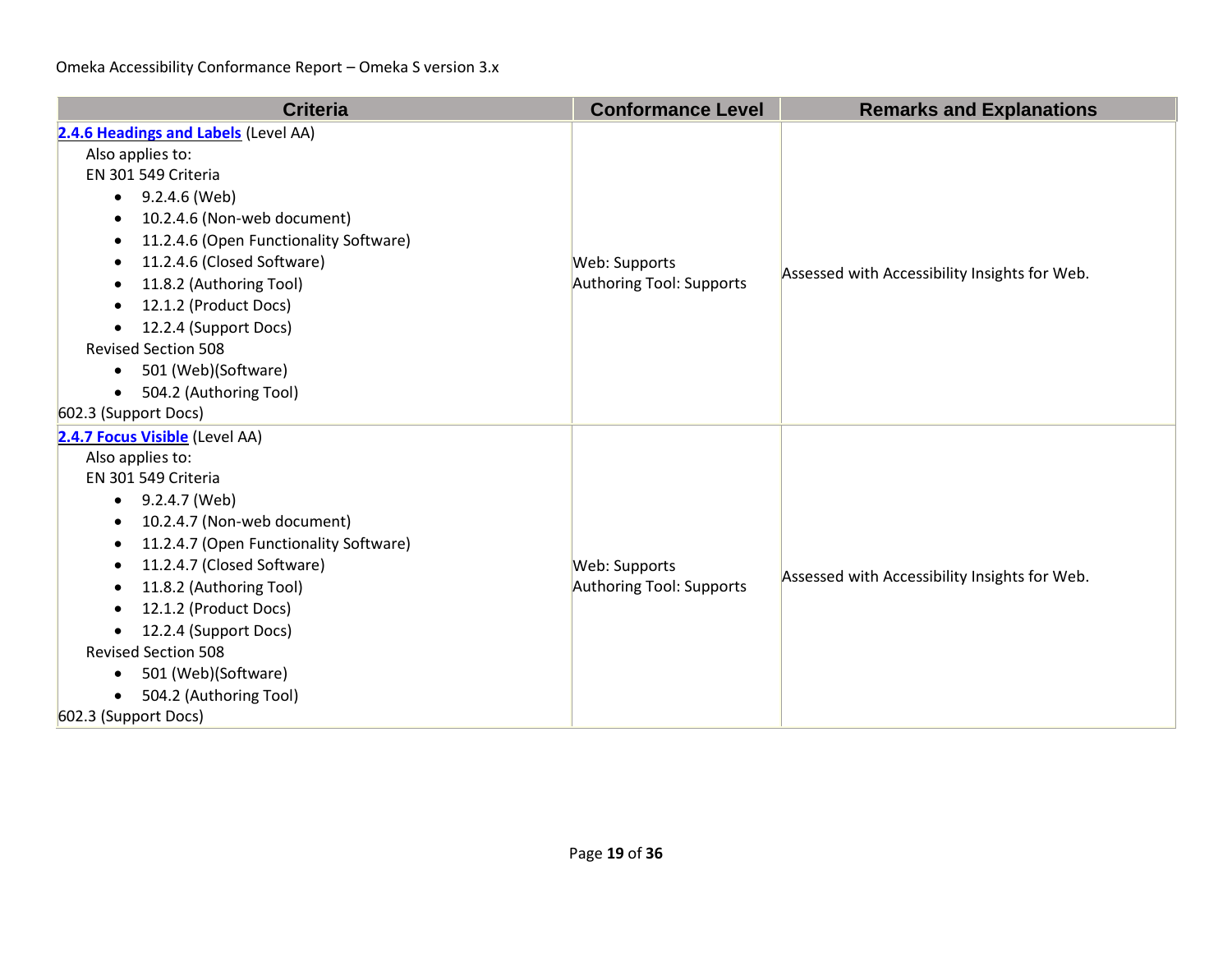| <b>Criteria</b>                                       | <b>Conformance Level</b> | <b>Remarks and Explanations</b>               |
|-------------------------------------------------------|--------------------------|-----------------------------------------------|
| 2.5.1 Pointer Gestures (Level A 2.1 only)             |                          |                                               |
| Also applies to:                                      |                          |                                               |
| EN 301 549 Criteria                                   |                          |                                               |
| 9.2.5.1 (Web)<br>٠                                    |                          |                                               |
| 10.2.5.1 (Non-web document)                           | Web: Supports            |                                               |
| 11.2.5.1 (Open Functionality Software)<br>$\bullet$   | Authoring Tool: Supports | Assessed with Accessibility Insights for Web. |
| 11.2.5.1 (Closed Software)                            |                          |                                               |
| 11.8.2 (Authoring Tool)                               |                          |                                               |
| 12.1.2 (Product Docs)                                 |                          |                                               |
| 12.2.4 (Support Docs)<br>$\bullet$                    |                          |                                               |
| Revised Section 508 - Does not apply                  |                          |                                               |
| 2.5.2 Pointer Cancellation (Level A 2.1 only)         |                          |                                               |
| Also applies to:                                      |                          |                                               |
| EN 301 549 Criteria                                   |                          | Assessed with Accessibility Insights for Web. |
| 9.2.5.2 (Web)<br>$\bullet$                            |                          |                                               |
| 10.2.5.2 (Non-web document)                           | Web: Supports            |                                               |
| 11.2.5.2 (Open Functionality Software)<br>٠           | Authoring Tool: Supports |                                               |
| 11.2.5.2 (Closed Software)<br>$\bullet$               |                          |                                               |
| 11.8.2 (Authoring Tool)                               |                          |                                               |
| 12.1.2 (Product Docs)                                 |                          |                                               |
| 12.2.4 (Support Docs)<br>$\bullet$                    |                          |                                               |
| Revised Section 508 - Does not apply                  |                          |                                               |
| 2.5.3 Label in Name (Level A 2.1 only)                |                          |                                               |
| Also applies to:                                      |                          |                                               |
| EN 301 549 Criteria                                   |                          |                                               |
| 9.2.5.3 (Web)<br>$\bullet$                            |                          |                                               |
| 10.2.5.3 (Non-web document)                           | Web: Supports            |                                               |
| 11.2.5.3.1 (Open Functionality Software)<br>$\bullet$ | Authoring Tool: Supports | Assessed with Accessibility Insights for Web. |
| 11.2.5.3.2 (Closed Software)<br>٠                     |                          |                                               |
| 11.8.2 (Authoring Tool)                               |                          |                                               |
| 12.1.2 (Product Docs)                                 |                          |                                               |
| 12.2.4 (Support Docs)                                 |                          |                                               |
| Revised Section 508 - Does not apply                  |                          |                                               |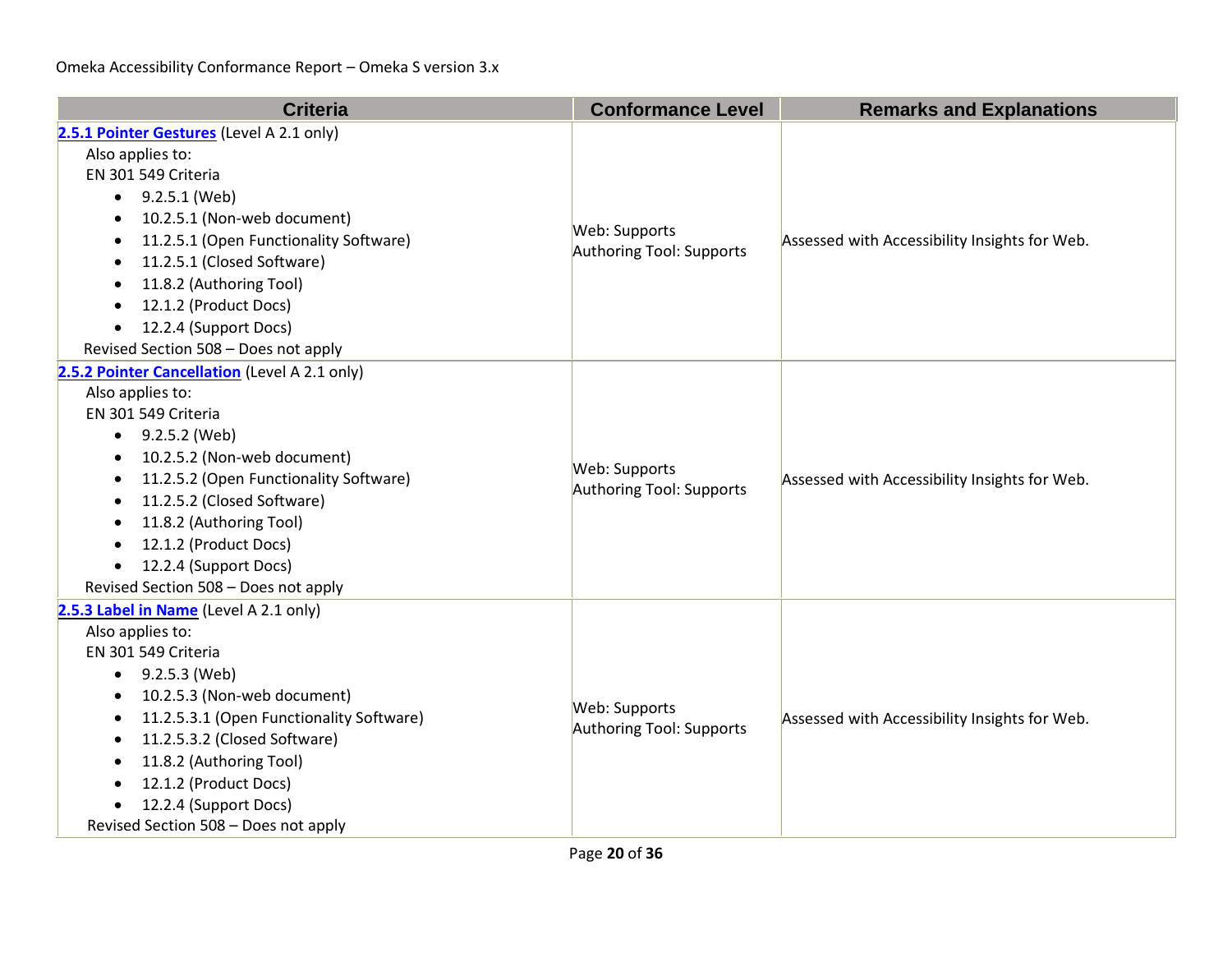| <b>Criteria</b>                                                                                                                                                                                                                                                                                                                                                                                                                                 | <b>Conformance Level</b>                  | <b>Remarks and Explanations</b>                                                                                       |
|-------------------------------------------------------------------------------------------------------------------------------------------------------------------------------------------------------------------------------------------------------------------------------------------------------------------------------------------------------------------------------------------------------------------------------------------------|-------------------------------------------|-----------------------------------------------------------------------------------------------------------------------|
| 2.5.4 Motion Actuation (Level A 2.1 only)<br>Also applies to:<br>EN 301 549 Criteria<br>• $9.2.5.4$ (Web)<br>10.2.5.4 (Non-web document)<br>11.2.5.4 (Open Functionality Software)<br>11.2.5.4 (Closed Software)<br>11.8.2 (Authoring Tool)<br>$\bullet$<br>12.1.2 (Product Docs)<br>12.2.4 (Support Docs)<br>$\bullet$<br>Revised Section 508 - Does not apply                                                                                 | Web: Supports<br>Authoring Tool: Supports | Assessed with Accessibility Insights for Web.                                                                         |
| 3.1.1 Language of Page (Level A)<br>Also applies to:<br>EN 301 549 Criteria<br>9.3.1.1 (Web)<br>$\bullet$<br>10.3.1.1 (Non-web document)<br>$\bullet$<br>11.3.1.1.1 (Open Functionality Software)<br>$\bullet$<br>11.3.1.1.2 (Closed Software)<br>11.8.2 (Authoring Tool)<br>12.1.2 (Product Docs)<br>12.2.4 (Support Docs)<br><b>Revised Section 508</b><br>501 (Web)(Software)<br>$\bullet$<br>504.2 (Authoring Tool)<br>602.3 (Support Docs) | Web: Supports<br>Authoring Tool: Supports | Assessed with Accessibility Insights for Web.<br>Web: Language for installation determined in the global<br>settings. |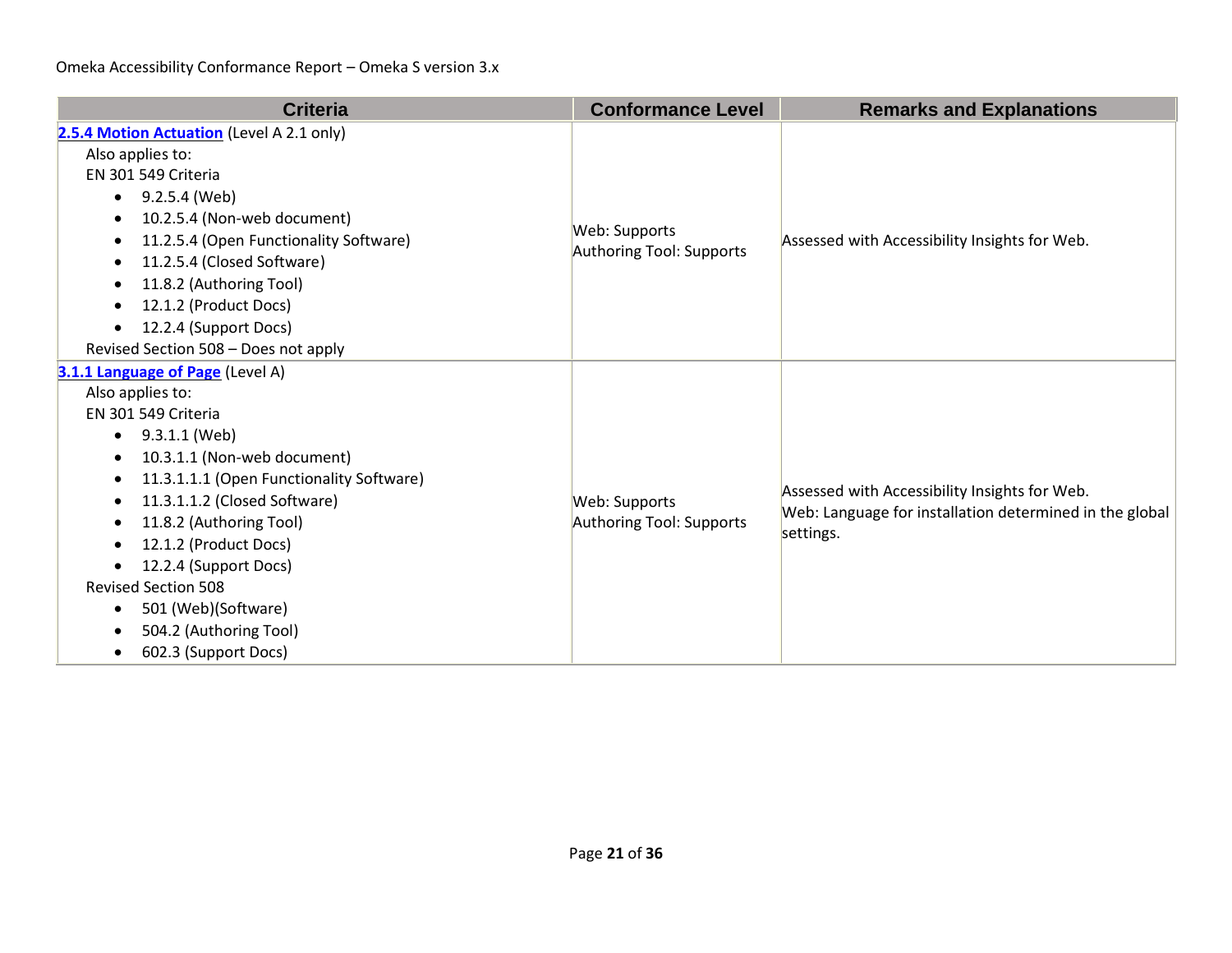| <b>Criteria</b>                                              | <b>Conformance Level</b> | <b>Remarks and Explanations</b>                                                                       |
|--------------------------------------------------------------|--------------------------|-------------------------------------------------------------------------------------------------------|
| 3.1.2 Language of Parts (Level AA)                           |                          |                                                                                                       |
| Also applies to:                                             |                          |                                                                                                       |
| EN 301 549 Criteria                                          |                          |                                                                                                       |
| $\bullet$ 9.3.1.2 (Web)                                      |                          |                                                                                                       |
| 10.3.1.2 (Non-web document)<br>$\bullet$                     |                          |                                                                                                       |
| 11.3.1.2 (Open Functionality Software) - Does not apply<br>٠ |                          |                                                                                                       |
| 11.3.1.2 (Closed Software) - Does not apply<br>$\bullet$     | Web: Supports            | Assessed with Accessibility Insights for Web.<br>Authoring tool: Language can be set on a by-property |
| 11.8.2 (Authoring Tool)<br>$\bullet$                         | Authoring Tool: Supports | basis.                                                                                                |
| 12.1.2 (Product Docs)                                        |                          |                                                                                                       |
| 12.2.4 (Support Docs)                                        |                          |                                                                                                       |
| <b>Revised Section 508</b>                                   |                          |                                                                                                       |
| 501 (Web)(Software)<br>$\bullet$                             |                          |                                                                                                       |
| 504.2 (Authoring Tool)<br>$\bullet$                          |                          |                                                                                                       |
| 602.3 (Support Docs)                                         |                          |                                                                                                       |
| 3.2.1 On Focus (Level A)                                     |                          |                                                                                                       |
| Also applies to:                                             |                          |                                                                                                       |
| EN 301 549 Criteria                                          |                          | Assessed with Accessibility Insights for Web.                                                         |
| 9.3.2.1 (Web)<br>$\bullet$                                   |                          |                                                                                                       |
| 10.3.2.1 (Non-web document)                                  |                          |                                                                                                       |
| 11.3.2.1 (Open Functionality Software)<br>٠                  |                          |                                                                                                       |
| 11.3.2.1 (Closed Software)<br>$\bullet$                      | Web: Supports            |                                                                                                       |
| 11.8.2 (Authoring Tool)                                      | Authoring Tool: Supports |                                                                                                       |
| 12.1.2 (Product Docs)<br>$\bullet$                           |                          |                                                                                                       |
| 12.2.4 (Support Docs)                                        |                          |                                                                                                       |
| <b>Revised Section 508</b>                                   |                          |                                                                                                       |
| 501 (Web)(Software)                                          |                          |                                                                                                       |
| 504.2 (Authoring Tool)                                       |                          |                                                                                                       |
| 602.3 (Support Docs)<br>$\bullet$                            |                          |                                                                                                       |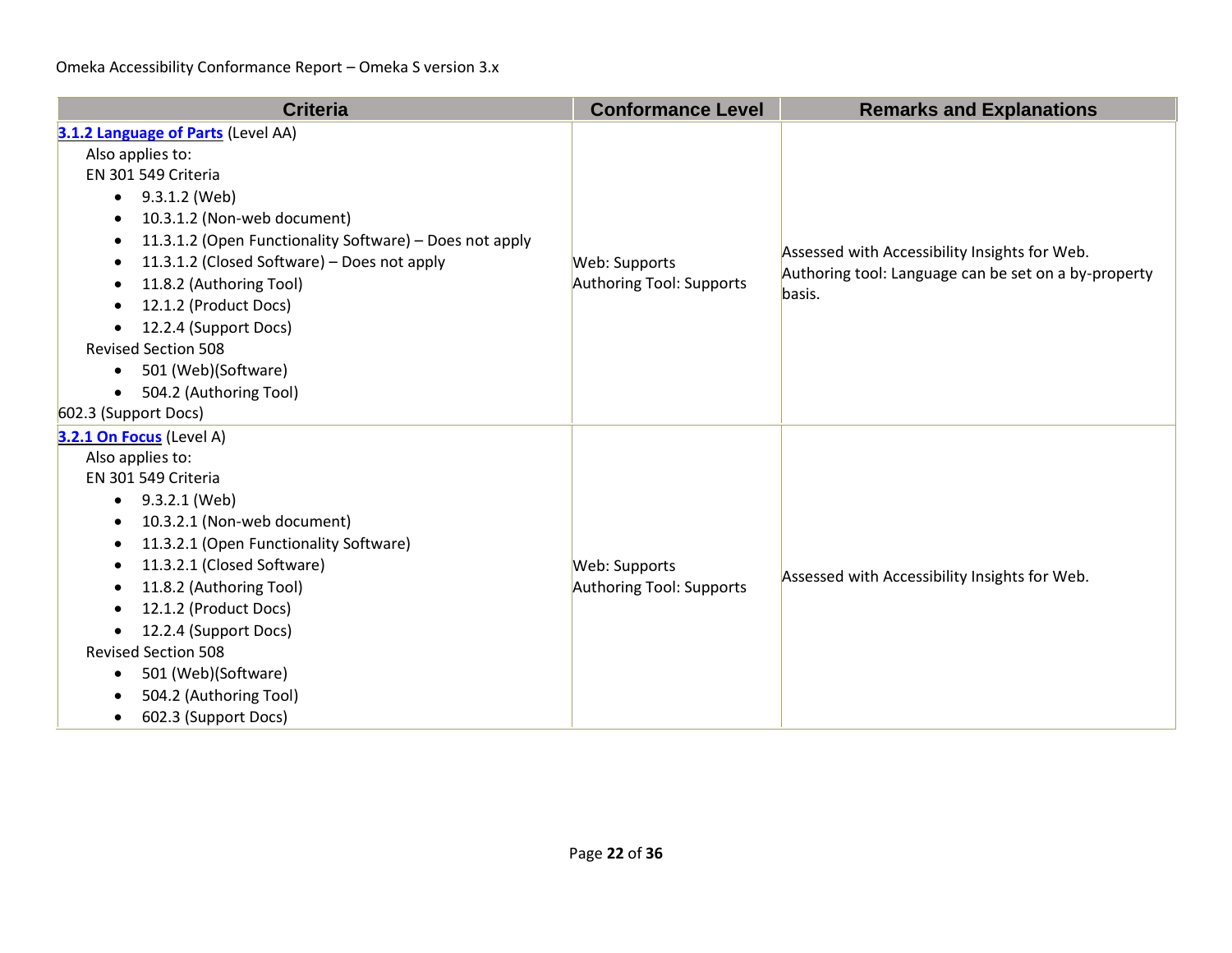| <b>Criteria</b>                                                                                                                                                                                                                                                                                                                                                                                                                                                                                                                                                                         | <b>Conformance Level</b>                  | <b>Remarks and Explanations</b>                                                                                                                   |
|-----------------------------------------------------------------------------------------------------------------------------------------------------------------------------------------------------------------------------------------------------------------------------------------------------------------------------------------------------------------------------------------------------------------------------------------------------------------------------------------------------------------------------------------------------------------------------------------|-------------------------------------------|---------------------------------------------------------------------------------------------------------------------------------------------------|
| 3.2.2 On Input (Level A)<br>Also applies to:<br>EN 301 549 Criteria<br>9.3.2.2 (Web)<br>$\bullet$<br>10.3.2.2 (Non-web document)<br>11.3.2.2 (Open Functionality Software)<br>11.3.2.2 (Closed Software)<br>$\bullet$<br>11.8.2 (Authoring Tool)<br>12.1.2 (Product Docs)<br>12.2.4 (Support Docs)<br>$\bullet$<br><b>Revised Section 508</b><br>501 (Web)(Software)<br>$\bullet$<br>504.2 (Authoring Tool)<br>602.3 (Support Docs)                                                                                                                                                     | Web: Supports<br>Authoring Tool: Supports | Assessed with Accessibility Insights for Web.                                                                                                     |
| 3.2.3 Consistent Navigation (Level AA)<br>Also applies to:<br>EN 301 549 Criteria<br>9.3.2.3 (Web)<br>$\bullet$<br>10.3.2.3 (Non-web document) - Does not apply<br>$\bullet$<br>11.3.2.3 (Open Functionality Software) - Does not apply<br>11.3.2.3 (Closed Software) - Does not apply<br>11.8.2 (Authoring Tool)<br>12.1.2 (Product Docs)<br>12.2.4 (Support Docs)<br>$\bullet$<br><b>Revised Section 508</b><br>501 (Web)(Software) - Does not apply to non-web software<br>$\bullet$<br>504.2 (Authoring Tool)<br>602.3 (Support Docs) – Does not apply to non-web docs<br>$\bullet$ | Web: Supports<br>Authoring Tool: Supports | Assessed with Accessibility Insights for Web.<br>Web: Navigation is consistent throughout admin, as is<br>organization of content creation pages. |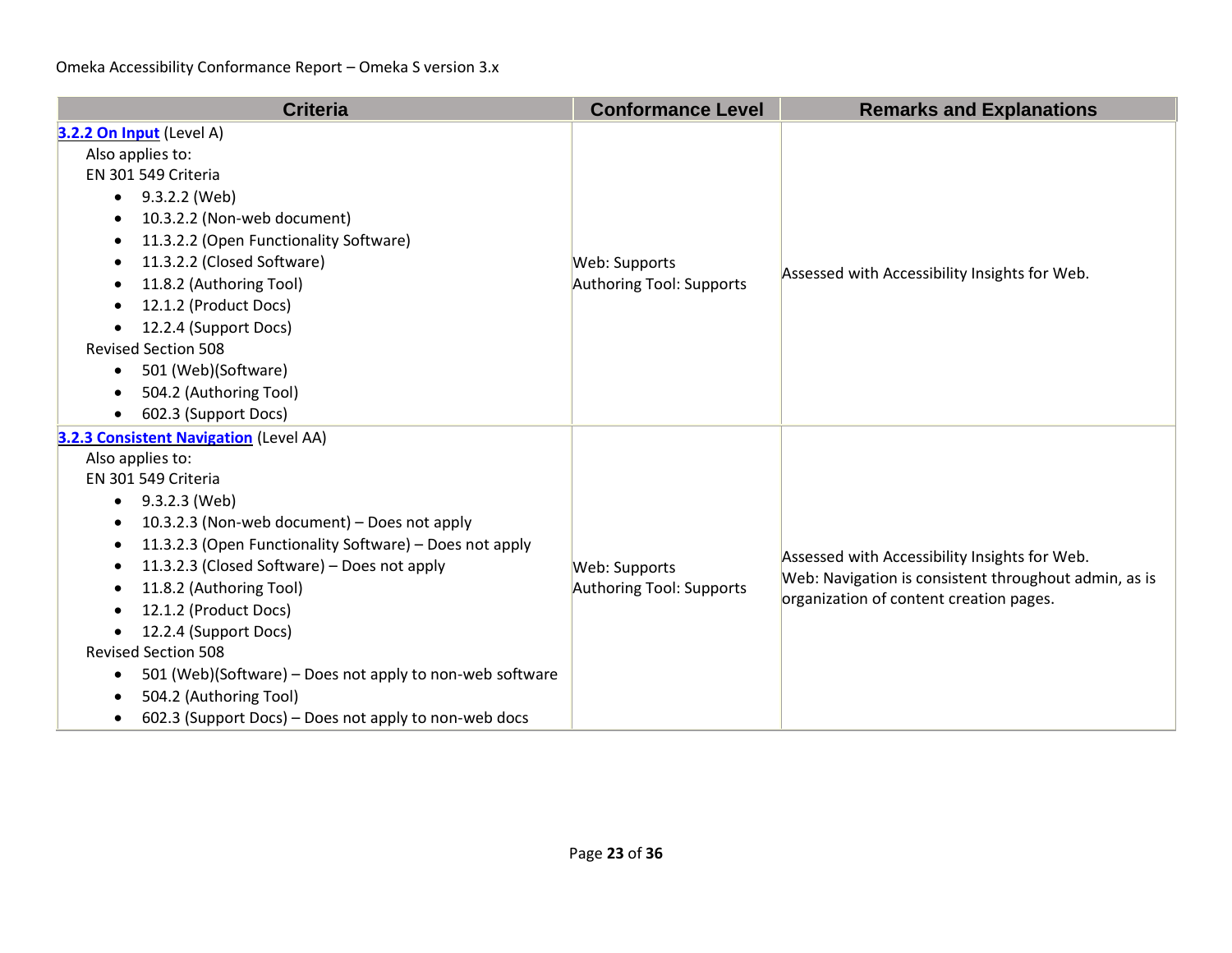| <b>Criteria</b>                                                       | <b>Conformance Level</b> | <b>Remarks and Explanations</b>                                                                                                             |
|-----------------------------------------------------------------------|--------------------------|---------------------------------------------------------------------------------------------------------------------------------------------|
| <b>3.2.4 Consistent Identification</b> (Level AA)                     |                          |                                                                                                                                             |
| Also applies to:                                                      |                          |                                                                                                                                             |
| EN 301 549 Criteria                                                   |                          |                                                                                                                                             |
| 9.3.2.4 (Web)<br>$\bullet$                                            |                          |                                                                                                                                             |
| 10.3.2.4 (Non-web document) – Does not apply<br>٠                     |                          |                                                                                                                                             |
| 11.3.2.4 (Open Functionality Software) - Does not apply<br>$\bullet$  |                          |                                                                                                                                             |
| 11.3.2.4 (Closed Software) – Does not apply                           | Web: Supports            | Assessed with Accessibility Insights for Web.                                                                                               |
| 11.8.2 (Authoring Tool)                                               | Authoring Tool: Supports |                                                                                                                                             |
| 12.1.2 (Product Docs)                                                 |                          |                                                                                                                                             |
| 12.2.4 (Support Docs)<br>$\bullet$                                    |                          |                                                                                                                                             |
| <b>Revised Section 508</b>                                            |                          |                                                                                                                                             |
| 501 (Web)(Software) - Does not apply to non-web software<br>$\bullet$ |                          |                                                                                                                                             |
| 504.2 (Authoring Tool)<br>$\bullet$                                   |                          |                                                                                                                                             |
| 602.3 (Support Docs) - Does not apply to non-web docs                 |                          |                                                                                                                                             |
| 3.3.1 Error Identification (Level A)                                  |                          |                                                                                                                                             |
| Also applies to:                                                      |                          | Assessed with Accessibility Insights for Web.<br>Web: input when creating resources should inform of<br>errors via message on save attempt. |
| EN 301 549 Criteria                                                   |                          |                                                                                                                                             |
| 9.3.3.1 (Web)<br>$\bullet$                                            |                          |                                                                                                                                             |
| 10.3.3.1 (Non-web document)<br>$\bullet$                              |                          |                                                                                                                                             |
| 11.3.3.1.1 (Open Functionality Software)                              |                          |                                                                                                                                             |
| 11.3.3.1.2 (Closed Software)<br>$\bullet$                             | Web: Supports            |                                                                                                                                             |
| 11.8.2 (Authoring Tool)                                               | Authoring Tool: Supports |                                                                                                                                             |
| 12.1.2 (Product Docs)                                                 |                          |                                                                                                                                             |
| 12.2.4 (Support Docs)                                                 |                          |                                                                                                                                             |
| <b>Revised Section 508</b>                                            |                          |                                                                                                                                             |
| 501 (Web)(Software)<br>$\bullet$                                      |                          |                                                                                                                                             |
| 504.2 (Authoring Tool)                                                |                          |                                                                                                                                             |
| 602.3 (Support Docs)<br>$\bullet$                                     |                          |                                                                                                                                             |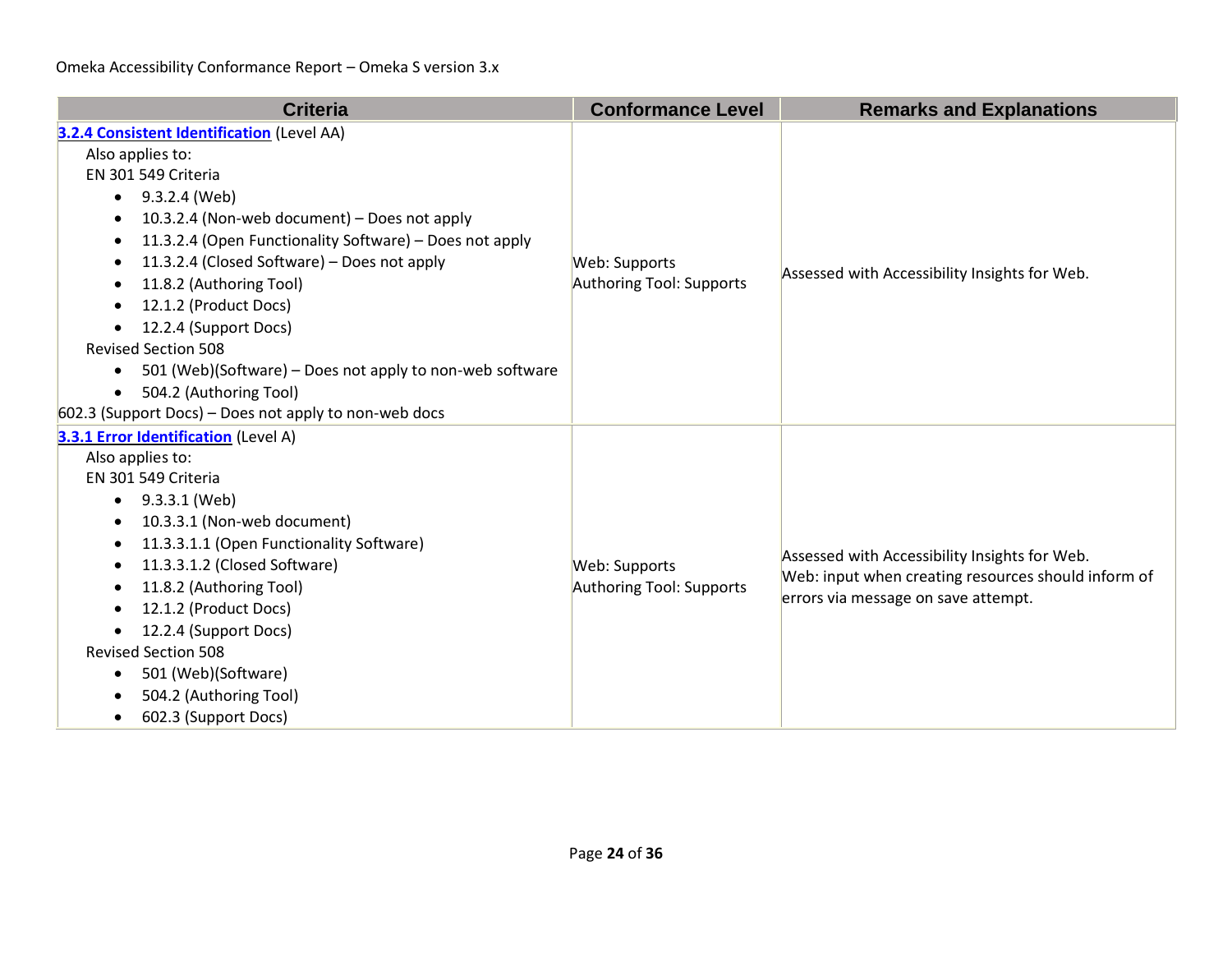| <b>Criteria</b>                               | <b>Conformance Level</b> | <b>Remarks and Explanations</b>                                                                                                              |
|-----------------------------------------------|--------------------------|----------------------------------------------------------------------------------------------------------------------------------------------|
| <b>3.3.2 Labels or Instructions (Level A)</b> |                          |                                                                                                                                              |
| Also applies to:                              |                          | Web: additional guidance can be added for resource<br>creation using Resource Templates.<br>Authoring Tool: f users are creating a form with |
| EN 301 549 Criteria                           |                          |                                                                                                                                              |
| 9.3.3.2 (Web)<br>$\bullet$                    |                          |                                                                                                                                              |
| 10.3.3.2 (Non-web document)<br>$\bullet$      |                          |                                                                                                                                              |
| 11.3.3.2 (Open Functionality Software)        |                          |                                                                                                                                              |
| 11.3.3.2 (Closed Software)                    | Web: Supports            |                                                                                                                                              |
| 11.8.2 (Authoring Tool)                       | Authoring Tool: Supports | Collecting module they are responsible for clear framing                                                                                     |
| 12.1.2 (Product Docs)                         |                          | and labeling of input options (if not using metadata                                                                                         |
| 12.2.4 (Support Docs)<br>$\bullet$            |                          | standards).                                                                                                                                  |
| <b>Revised Section 508</b>                    |                          |                                                                                                                                              |
| 501 (Web)(Software)<br>$\bullet$              |                          |                                                                                                                                              |
| 504.2 (Authoring Tool)                        |                          |                                                                                                                                              |
| 602.3 (Support Docs)                          |                          |                                                                                                                                              |
| 3.3.3 Error Suggestion (Level AA)             |                          |                                                                                                                                              |
| Also applies to:                              |                          |                                                                                                                                              |
| EN 301 549 Criteria                           |                          |                                                                                                                                              |
| 9.3.3.3 (Web)<br>$\bullet$                    |                          | Assessed with Accessibility Insights for Web.                                                                                                |
| 10.3.3.3 (Non-web document)                   |                          |                                                                                                                                              |
| 11.3.3.3 (Open Functionality Software)        |                          |                                                                                                                                              |
| 11.3.3.3 (Closed Software)<br>$\bullet$       | Web: Supports            |                                                                                                                                              |
| 11.8.2 (Authoring Tool)                       | Authoring Tool: Supports |                                                                                                                                              |
| 12.1.2 (Product Docs)                         |                          |                                                                                                                                              |
| 12.2.4 (Support Docs)                         |                          |                                                                                                                                              |
| <b>Revised Section 508</b>                    |                          |                                                                                                                                              |
| 501 (Web)(Software)                           |                          |                                                                                                                                              |
| 504.2 (Authoring Tool)                        |                          |                                                                                                                                              |
| 602.3 (Support Docs)                          |                          |                                                                                                                                              |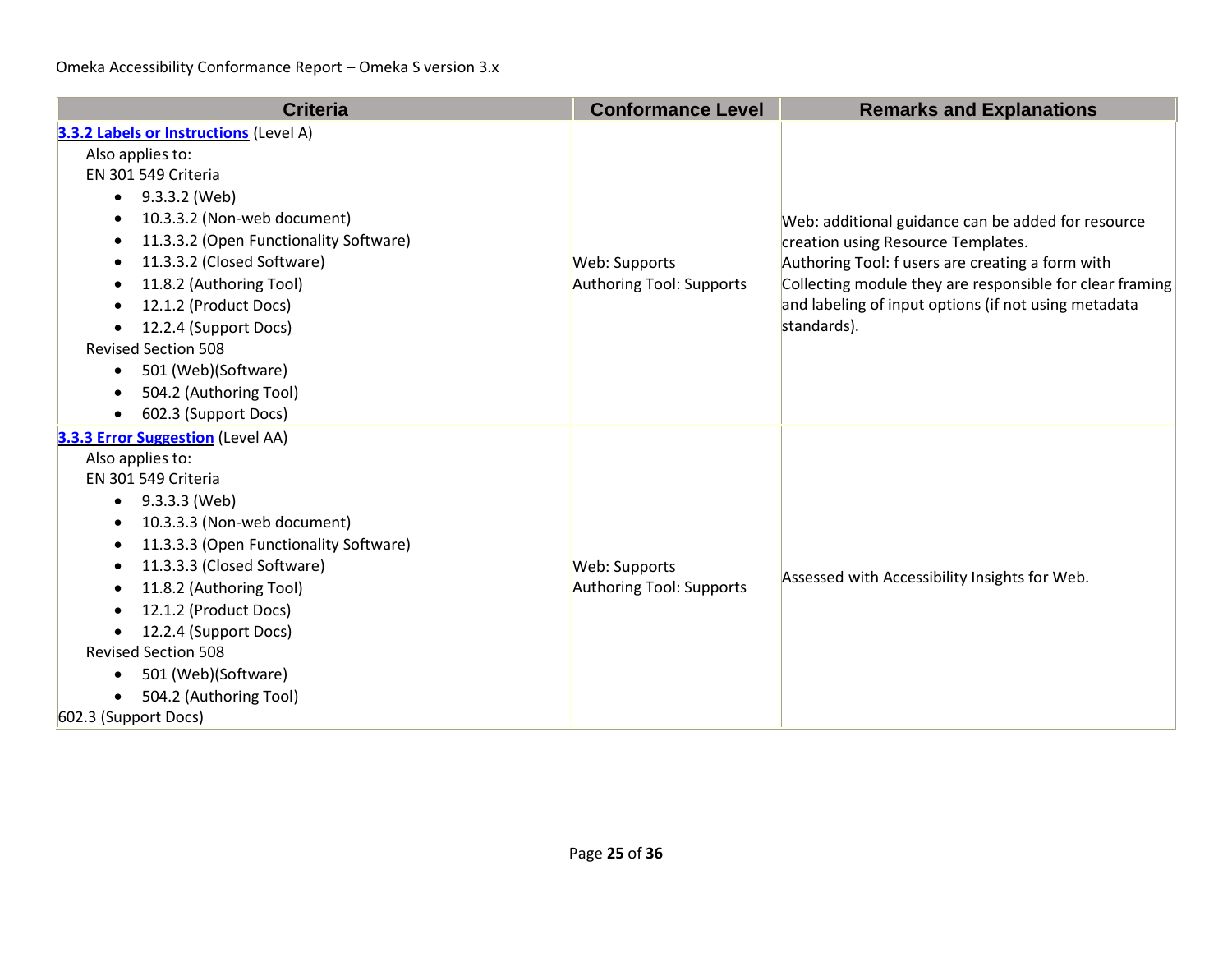| <b>Criteria</b>                                                                                                                                                                                                                                                                                                                                                                                                                                                           | <b>Conformance Level</b>                  | <b>Remarks and Explanations</b>               |
|---------------------------------------------------------------------------------------------------------------------------------------------------------------------------------------------------------------------------------------------------------------------------------------------------------------------------------------------------------------------------------------------------------------------------------------------------------------------------|-------------------------------------------|-----------------------------------------------|
| 3.3.4 Error Prevention (Legal, Financial, Data) (Level AA)<br>Also applies to:<br>EN 301 549 Criteria<br>9.3.3.4 (Web)<br>$\bullet$<br>10.3.3.4 (Non-web document)<br>$\bullet$<br>11.3.3.4 (Open Functionality Software)<br>11.3.3.4 (Closed Software)<br>11.8.2 (Authoring Tool)<br>٠<br>12.1.2 (Product Docs)<br>$\bullet$<br>12.2.4 (Support Docs)<br>$\bullet$<br><b>Revised Section 508</b><br>501 (Web)(Software)<br>$\bullet$                                     | Not applicable                            |                                               |
| 504.2 (Authoring Tool)<br>$\bullet$<br>602.3 (Support Docs)                                                                                                                                                                                                                                                                                                                                                                                                               |                                           |                                               |
| 4.1.1 Parsing (Level A)<br>Also applies to:<br>EN 301 549 Criteria<br>9.4.1.1 (Web)<br>$\bullet$<br>10.4.1.1 (Non-web document)<br>$\bullet$<br>11.4.1.1.1 (Open Functionality Software)<br>٠<br>11.4.1.1.2 (Closed Software) - Does not apply<br>$\bullet$<br>11.8.2 (Authoring Tool)<br>12.1.2 (Product Docs)<br>12.2.4 (Support Docs)<br><b>Revised Section 508</b><br>501 (Web)(Software)<br>$\bullet$<br>504.2 (Authoring Tool)<br>602.3 (Support Docs)<br>$\bullet$ | Web: Supports<br>Authoring Tool: Supports | Assessed with Accessibility Insights for Web. |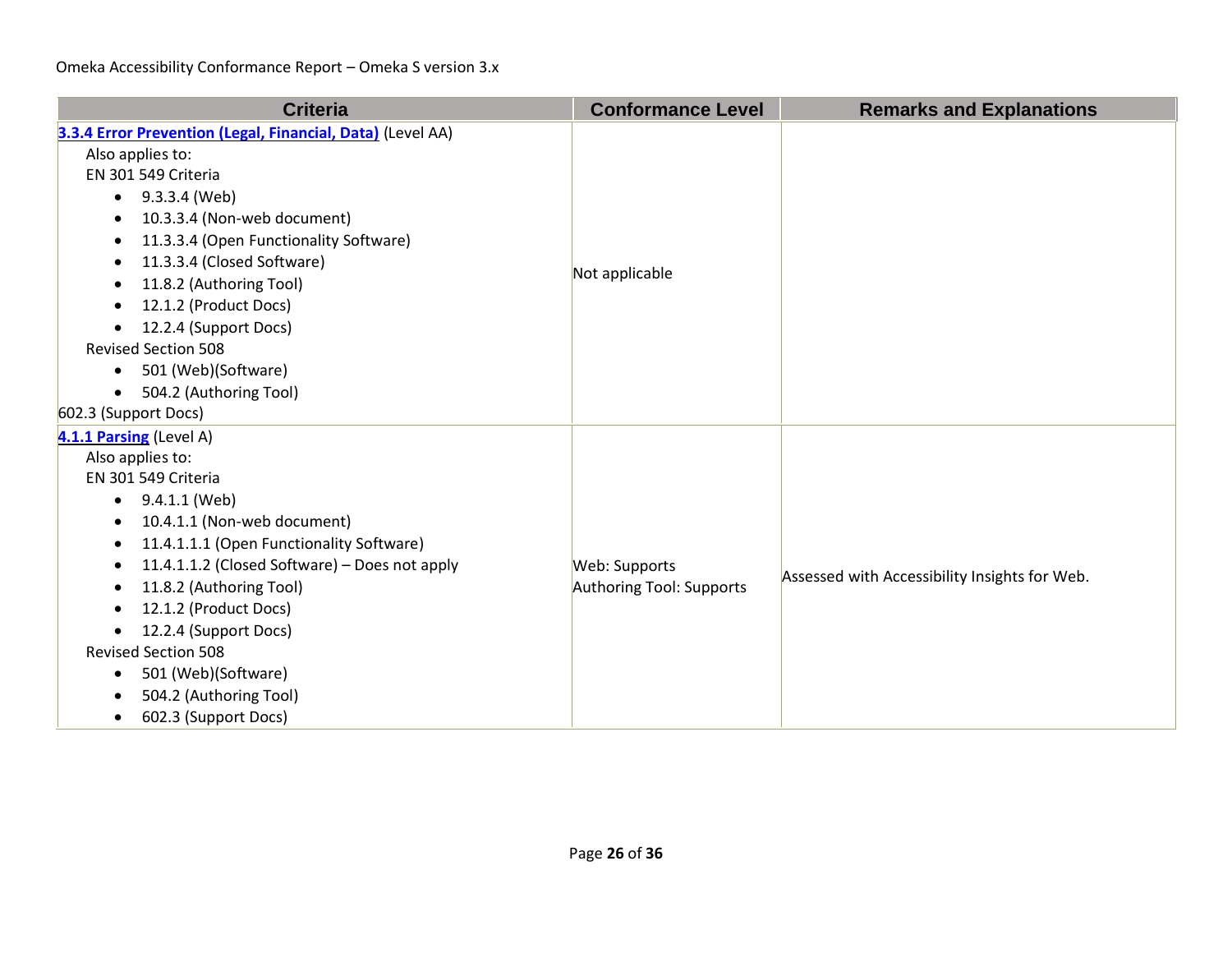| <b>Criteria</b>                                          | <b>Conformance Level</b> | <b>Remarks and Explanations</b>               |
|----------------------------------------------------------|--------------------------|-----------------------------------------------|
| 4.1.2 Name, Role, Value (Level A)                        |                          |                                               |
| Also applies to:                                         |                          |                                               |
| EN 301 549 Criteria                                      |                          |                                               |
| 9.4.1.2 (Web)<br>$\bullet$                               |                          |                                               |
| 10.4.1.2 (Non-web document)                              |                          |                                               |
| 11.4.1.2.1 (Open Functionality Software)                 |                          |                                               |
| 11.4.1.2.2 (Closed Software) - Not required<br>$\bullet$ | Web: Supports            | Assessed with Accessibility Insights for Web. |
| 11.8.2 (Authoring Tool)<br>$\bullet$                     | Authoring Tool: Supports |                                               |
| 12.1.2 (Product Docs)<br>$\bullet$                       |                          |                                               |
| 12.2.4 (Support Docs)<br>$\bullet$                       |                          |                                               |
| <b>Revised Section 508</b>                               |                          |                                               |
| 501 (Web)(Software)<br>$\bullet$                         |                          |                                               |
| 504.2 (Authoring Tool)                                   |                          |                                               |
| 602.3 (Support Docs)                                     |                          |                                               |
| 4.1.3 Status Messages (Level AA 2.1 only)                |                          |                                               |
| Also applies to:                                         |                          |                                               |
| EN 301 549 Criteria                                      |                          |                                               |
| 9.4.1.3 (Web)<br>$\bullet$                               |                          |                                               |
| 10.4.1.3 (Non-web document)                              |                          |                                               |
| 11.4.1.3 (Open Functionality Software)<br>$\bullet$      | Web: Supports            | Assessed with Accessibility Insights for Web. |
| 11.4.1.3 (Closed Software) - Does not apply              | Authoring Tool: Supports |                                               |
| 11.8.2 (Authoring Tool)<br>$\bullet$                     |                          |                                               |
| 12.1.2 (Product Docs)                                    |                          |                                               |
| 12.2.4 (Support Docs)<br>$\bullet$                       |                          |                                               |
| Revised Section 508 - Does not apply                     |                          |                                               |

# **Revised Section 508 Report**

Notes:

### **Chapter 3: [Functional Performance Criteria](https://www.access-board.gov/guidelines-and-standards/communications-and-it/about-the-ict-refresh/final-rule/text-of-the-standards-and-guidelines#302-functional-performance-criteria) (FPC)**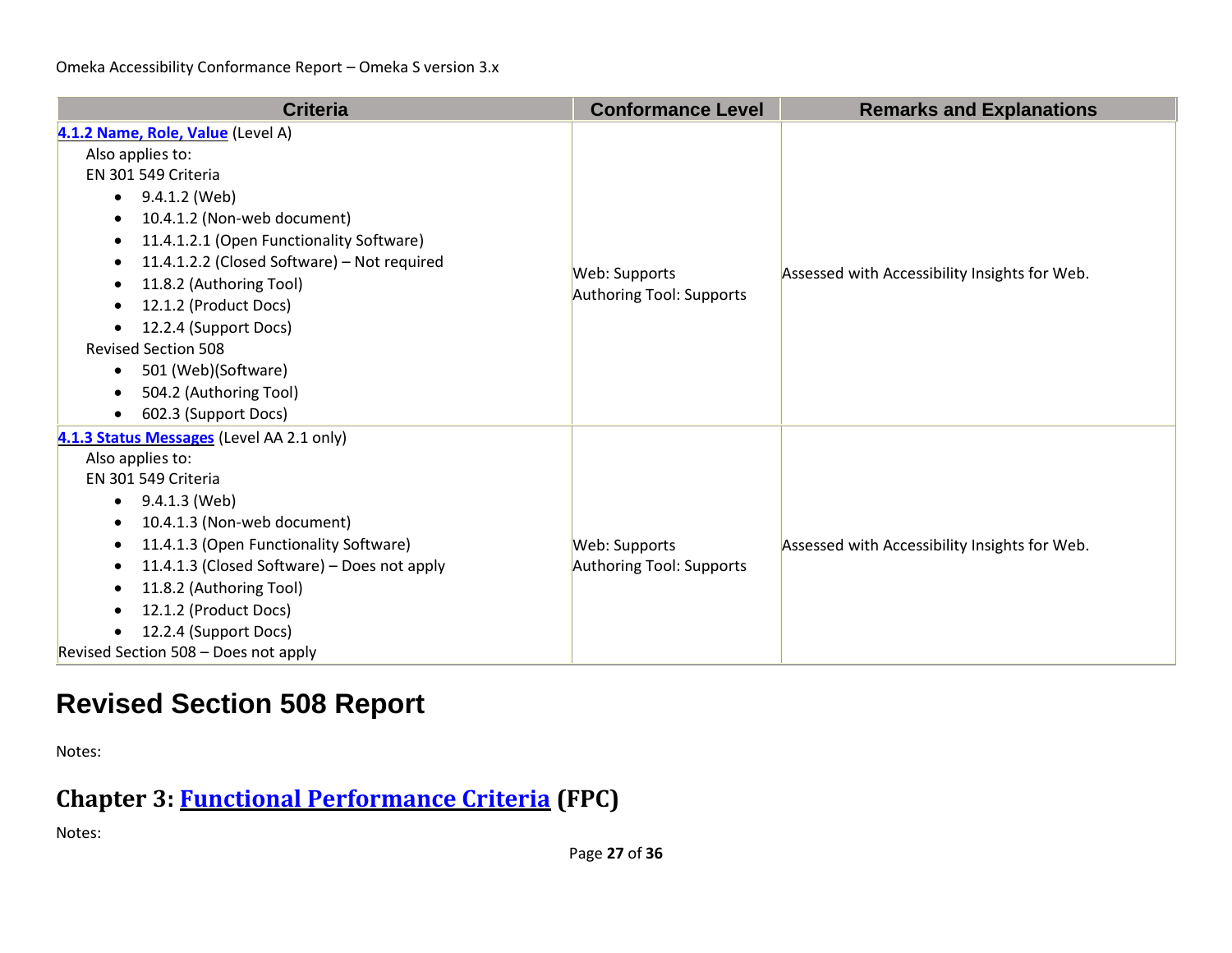| <b>Criteria</b>                                                | <b>Conformance Level</b>  | <b>Remarks and Explanations</b>                                                                                                                                                                                                                                                        |
|----------------------------------------------------------------|---------------------------|----------------------------------------------------------------------------------------------------------------------------------------------------------------------------------------------------------------------------------------------------------------------------------------|
|                                                                |                           | System is designed to facilitate work with<br>screen readers and assistive technology;                                                                                                                                                                                                 |
| 302.1 Without Vision                                           | <b>Partially Supports</b> | functionality may be limited when working<br>with Mapping module or other modules<br>requiring drag-and-drop interaction.                                                                                                                                                              |
| 302.2 With Limited Vision                                      | <b>Partially Supports</b> | System is designed to facilitate work with<br>screen readers and assistive technology;<br>functionality may be limited when working<br>with Mapping module or other modules<br>requiring drag-and-drop interaction.                                                                    |
| 302.3 Without Perception of Color                              | Supports                  | Color is a secondary signifier to text or<br>known symbols.                                                                                                                                                                                                                            |
| 302.4 Without Hearing                                          | Supports                  | Omeka S has no audio system; all<br>documentation screencasts are<br>supplemental to written documentation<br>and have captions.                                                                                                                                                       |
| 302.5 With Limited Hearing                                     | Supports                  | Omeka S has no audio system; all<br>documentation screencasts are<br>supplemental to written documentation<br>and have captions.                                                                                                                                                       |
| 302.6 Without Speech                                           | Not applicable            |                                                                                                                                                                                                                                                                                        |
| 302.7 With Limited Manipulation                                | Partially supports        | Some functionality may be difficult (drag<br>and drop).                                                                                                                                                                                                                                |
| 302.8 With Limited Reach and Strength                          | Not applicable            |                                                                                                                                                                                                                                                                                        |
| 302.9 With Limited Language, Cognitive, and Learning Abilities | Partially supports        | The administrative dashboard uses<br>features for cognitive accessibility -<br>consistent location of menu items,<br>consistent layout. However, there is not a<br>simple language option for the interface,<br>and some of the terminology of the<br>systems used may be challenging. |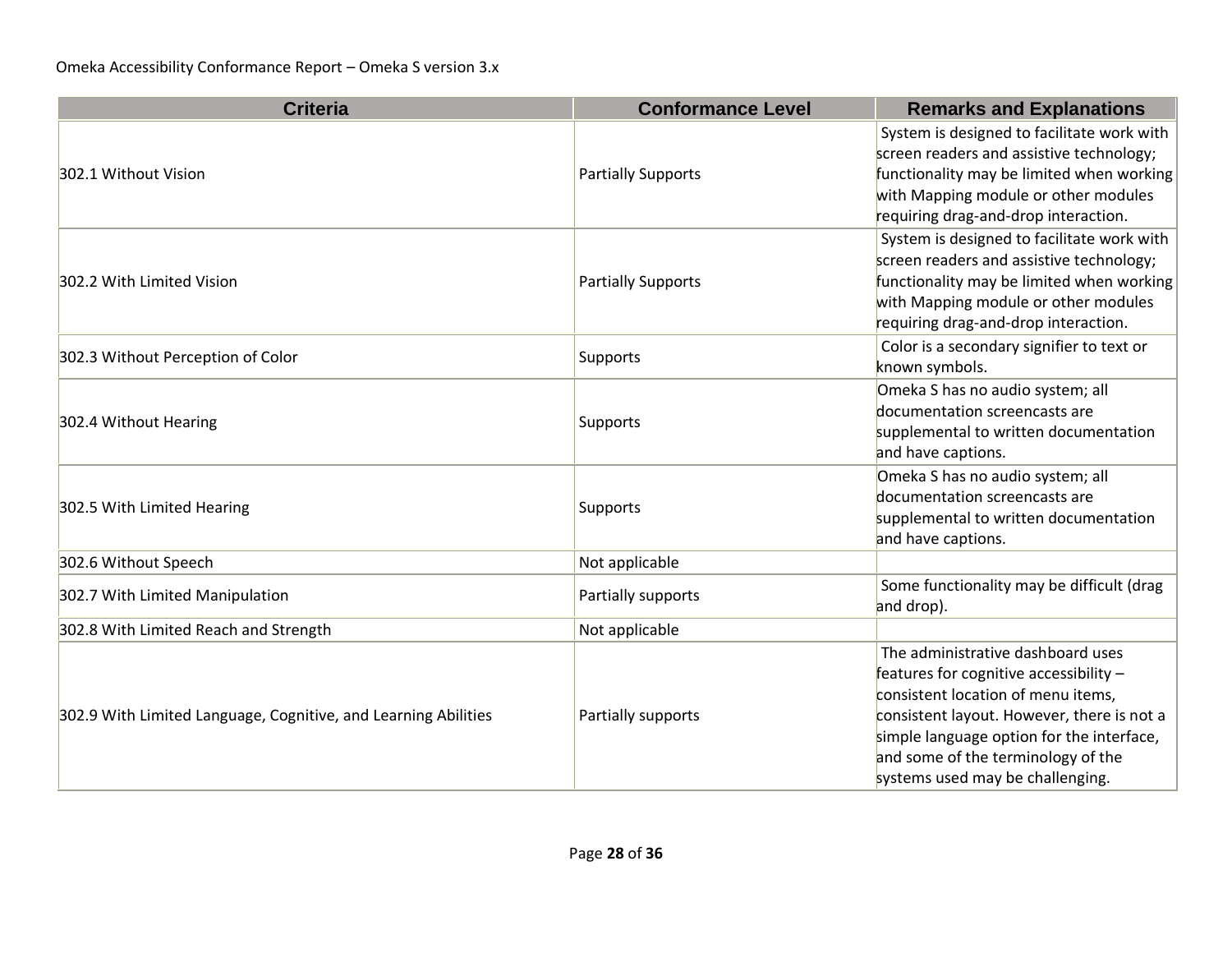### **Chapter 4: [Hardware](https://www.access-board.gov/guidelines-and-standards/communications-and-it/about-the-ict-refresh/final-rule/text-of-the-standards-and-guidelines#401-general)**

Notes: Not applicable

### **Chapter 5: [Software](https://www.access-board.gov/guidelines-and-standards/communications-and-it/about-the-ict-refresh/final-rule/text-of-the-standards-and-guidelines#501-general)**

| <b>Criteria</b>                                       | <b>Conformance Level</b>            | <b>Remarks and Explanations</b>                                                              |
|-------------------------------------------------------|-------------------------------------|----------------------------------------------------------------------------------------------|
| 501.1 Scope - Incorporation of WCAG 2.0 AA            | See WCAG 2.x section                | See information in WCAG 2.x section                                                          |
| <b>502 Interoperability with Assistive Technology</b> | Heading cell - no response required | Heading cell - no response required                                                          |
| 502.2.1 User Control of Accessibility Features        | Not applicable                      | Accessibility features which require<br>control would be browser-based, not<br>Omeka based.  |
| 502.2.2 No Disruption of Accessibility Features       | Supports                            | Code base should not interfere with any<br>system accessibility features.                    |
| <b>502.3 Accessibility Services</b>                   | Heading cell - no response required | Heading cell - no response required                                                          |
| 502.3.1 Object Information                            | Supports                            |                                                                                              |
| 502.3.2 Modification of Object Information            | Supports                            |                                                                                              |
| 502.3.3 Row, Column, and Headers                      | Supports                            |                                                                                              |
| 502.3.4 Values                                        | Supports                            | Mapping module partially supports.                                                           |
| 502.3.5 Modification of Values                        | Partially supports                  | Site navigation arrangement utilizes drag<br>and drop. Mapping module partially<br>supports. |
| 502.3.6 Label Relationships                           | Supports                            |                                                                                              |
| 502.3.7 Hierarchical Relationships                    | Partially supports                  | Parent-child relationships in site<br>navigation indicated in class.                         |
| 502.3.8 Text                                          | <b>Partially Supports</b>           |                                                                                              |
| 502.3.9 Modification of Text                          | Supports                            |                                                                                              |
| 502.3.10 List of Actions                              | <b>Partially Supports</b>           |                                                                                              |
| 502.3.11 Actions on Objects                           | <b>Partially Supports</b>           |                                                                                              |
| 502.3.12 Focus Cursor                                 | Supports                            |                                                                                              |
| 502.3.13 Modification of Focus Cursor                 | <b>Partially Supports</b>           |                                                                                              |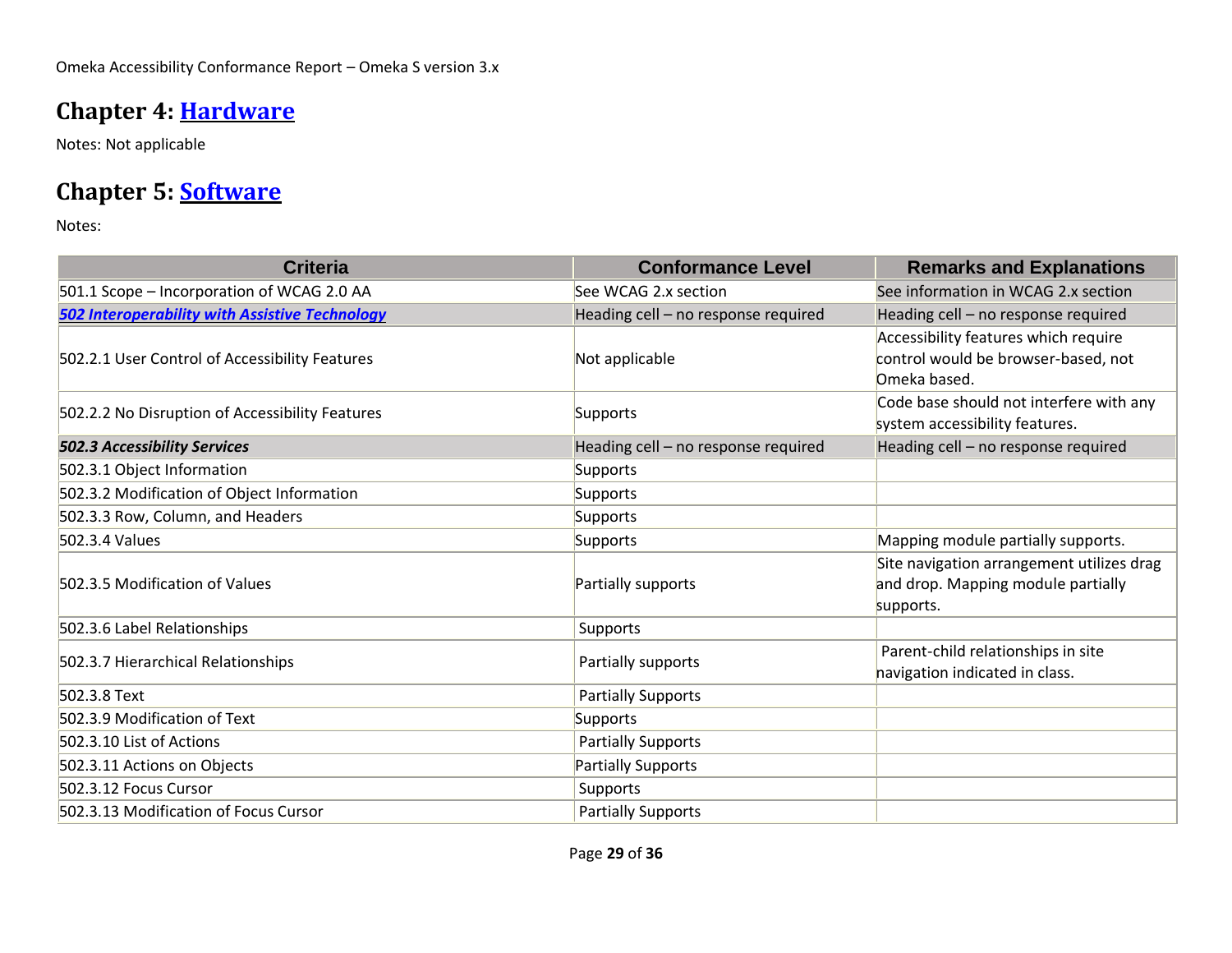| <b>Criteria</b>                                                                        | <b>Conformance Level</b>            | <b>Remarks and Explanations</b>                                                               |
|----------------------------------------------------------------------------------------|-------------------------------------|-----------------------------------------------------------------------------------------------|
| 502.3.14 Event Notification                                                            | <b>Partially Supports</b>           |                                                                                               |
| 502.4 Platform Accessibility Features                                                  | Not applicable                      | Uses browser systems                                                                          |
| <b>503 Applications</b>                                                                | Heading cell - no response required | Heading cell - no response required                                                           |
| 503.2 User Preferences                                                                 | Not applicable                      |                                                                                               |
| 503.3 Alternative User Interfaces                                                      | Not applicable                      |                                                                                               |
| 503.4 User Controls for Captions and Audio Description                                 | Heading cell - no response required | Heading cell - no response required                                                           |
| 503.4.1 Caption Controls                                                               | Not applicable                      |                                                                                               |
| 503.4.2 Audio Description Controls                                                     | Not applicable                      |                                                                                               |
| <b>504 Authoring Tools</b>                                                             | Heading cell - no response required | Heading cell - no response required                                                           |
| 504.2 Content Creation or Editing (if not authoring tool, enter "not<br>applicable")   | See WCAG 2.x section                | See information in WCAG 2.x section                                                           |
| 504.2.1 Preservation of Information Provided for Accessibility in Format<br>Conversion | Partially supports                  | Metadata for files is preserved but not<br>always translated into human readable<br>metadata. |
| 504.2.2 PDF Export                                                                     | Not applicable                      |                                                                                               |
| 504.3 Prompts                                                                          | Does not support                    | No in-system prompts for accessibility;<br>some present in documentation.                     |
| 504.4 Templates                                                                        | Not applicable                      |                                                                                               |

# **Chapter 6: [Support Documentation and Services](https://www.access-board.gov/guidelines-and-standards/communications-and-it/about-the-ict-refresh/final-rule/text-of-the-standards-and-guidelines#601-general)**

| <b>Criteria</b>                                | <b>Conformance Level</b>            | <b>Remarks and Explanations</b>                                                                                                                                                                                                                   |
|------------------------------------------------|-------------------------------------|---------------------------------------------------------------------------------------------------------------------------------------------------------------------------------------------------------------------------------------------------|
| 601.1 Scope                                    | Heading cell - no response required | Heading cell - no response required                                                                                                                                                                                                               |
| <b>602 Support Documentation</b>               | Heading cell - no response required | Heading cell - no response required                                                                                                                                                                                                               |
| 602.2 Accessibility and Compatibility Features | Supports                            | All written documentation is created with<br>accessibility in mind, including cognitive.<br>All images in the written documentation<br>have alt-text; all screencasts are captioned<br>and re-present material from the written<br>documentation. |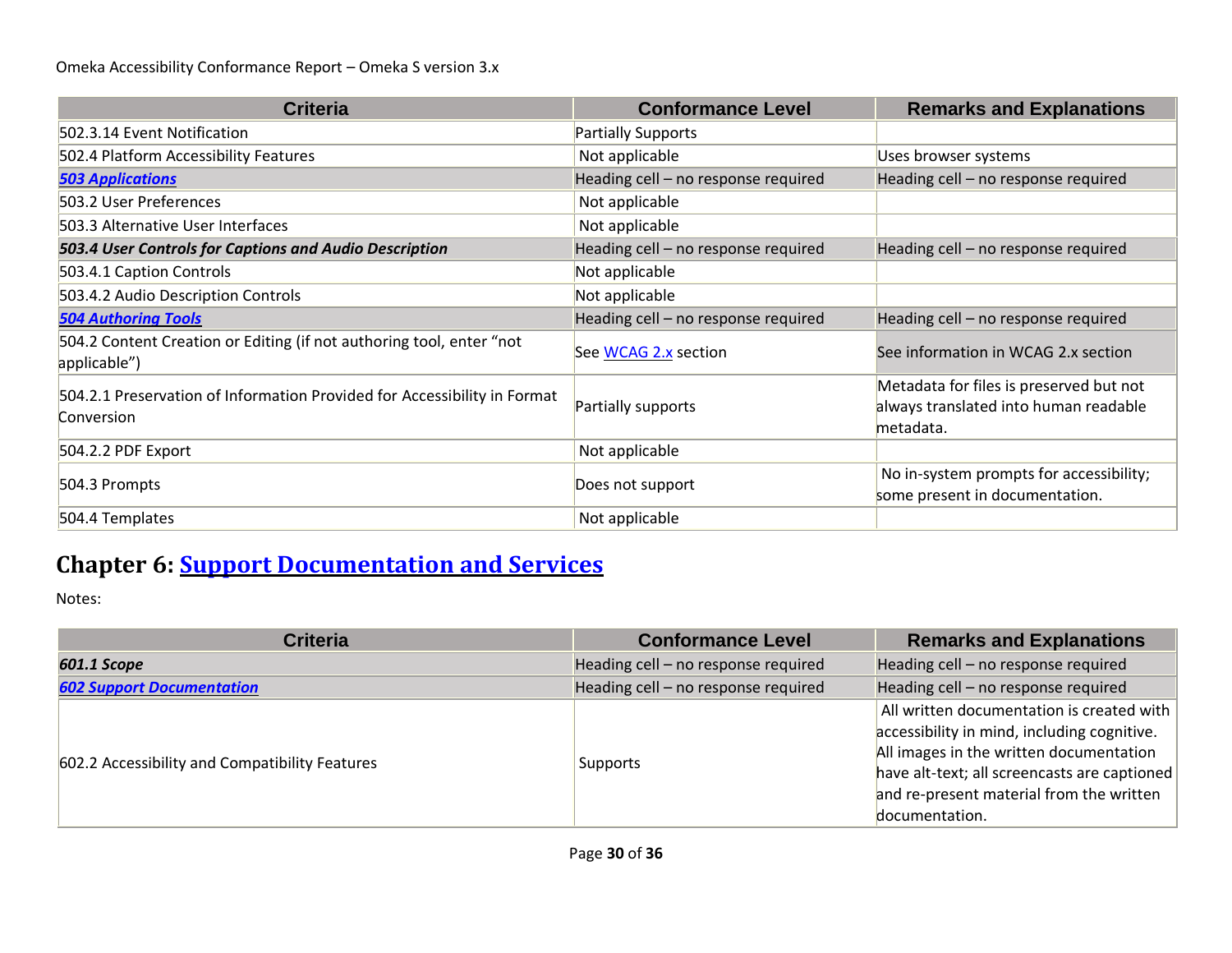| <b>Criteria</b>                                                  | <b>Conformance Level</b>            | <b>Remarks and Explanations</b>                                                                                                                              |
|------------------------------------------------------------------|-------------------------------------|--------------------------------------------------------------------------------------------------------------------------------------------------------------|
| 602.3 Electronic Support Documentation                           | See WCAG 2.x section                | See information in WCAG 2.x section                                                                                                                          |
| 602.4 Alternate Formats for Non-Electronic Support Documentation | Not applicable                      |                                                                                                                                                              |
| <b>603 Support Services</b>                                      | Heading cell - no response required | Heading cell - no response required                                                                                                                          |
| 603.2 Information on Accessibility and Compatibility Features    | Supports                            | Published conformance report,<br>accessibility statement, and ability to<br>request updates for accessibility via the<br>forum, email, or GitHub.            |
| 603.3 Accommodation of Communication Needs                       | Partially supports                  | Default contact is text-based, via the<br>forum, email, or GitHub. Alternate forms<br>of communication with users can be<br>arranged via email if requested. |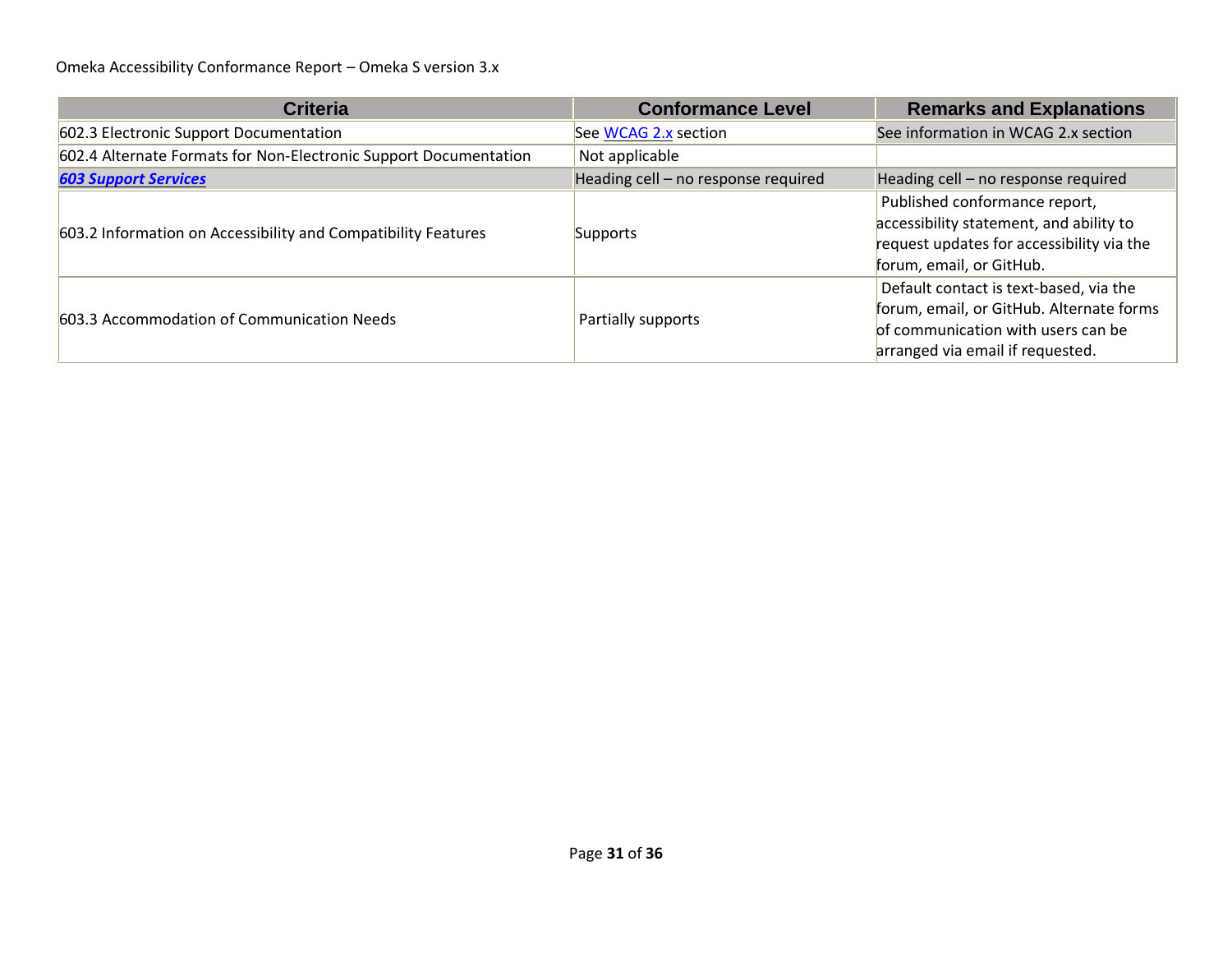# **EN 301 549 Report**

### **Chapter 4: [Functional Performance Statements](https://www.etsi.org/deliver/etsi_en/301500_301599/301549/03.01.01_60/en_301549v030101p.pdf#%5B%7B%22num%22%3A38%2C%22gen%22%3A0%7D%2C%7B%22name%22%3A%22XYZ%22%7D%2C54%2C747%2C0%5D) (FPS)**

| <b>Criteria</b>                                           | <b>Conformance Level</b>  | <b>Remarks and Explanations</b>                                                                                                                                                                                                                                                        |
|-----------------------------------------------------------|---------------------------|----------------------------------------------------------------------------------------------------------------------------------------------------------------------------------------------------------------------------------------------------------------------------------------|
| 4.2.1 Usage without vision                                | <b>Partially Supports</b> | System is designed to facilitate work with<br>screen readers and assistive technology;<br>functionality may be limited when working<br>with Mapping module or other modules<br>requiring drag-and-drop interaction.                                                                    |
| 4.2.2 Usage with limited vision                           | <b>Partially Supports</b> | System is designed to facilitate work with<br>screen readers and assistive technology;<br>functionality may be limited when working<br>with Mapping module or other modules<br>requiring drag-and-drop interaction.                                                                    |
| 4.2.3 Usage without perception of colour                  | Supports                  | Color is a secondary signifier to text or<br>known symbols.                                                                                                                                                                                                                            |
| 4.2.4 Usage without hearing                               | Not applicable            |                                                                                                                                                                                                                                                                                        |
| 4.2.5 Usage with limited hearing                          | Not applicable            |                                                                                                                                                                                                                                                                                        |
| 4.2.6 Usage with no or limited vocal capability           | Not applicable            |                                                                                                                                                                                                                                                                                        |
| 4.2.7 Usage with limited manipulation or strength         | Partially supports        | Some functionality may be difficult (drag<br>and drop).                                                                                                                                                                                                                                |
| 4.2.8 Usage with limited reach                            | Not applicable            |                                                                                                                                                                                                                                                                                        |
| 4.2.9 Minimize photosensitive seizure triggers            | Not applicable            |                                                                                                                                                                                                                                                                                        |
| 4.2.10 Usage with limited cognition, language or learning | Partially supports        | The administrative dashboard uses<br>features for cognitive accessibility -<br>consistent location of menu items,<br>consistent layout. However, there is not a<br>simple language option for the interface,<br>and some of the terminology of the<br>systems used may be challenging. |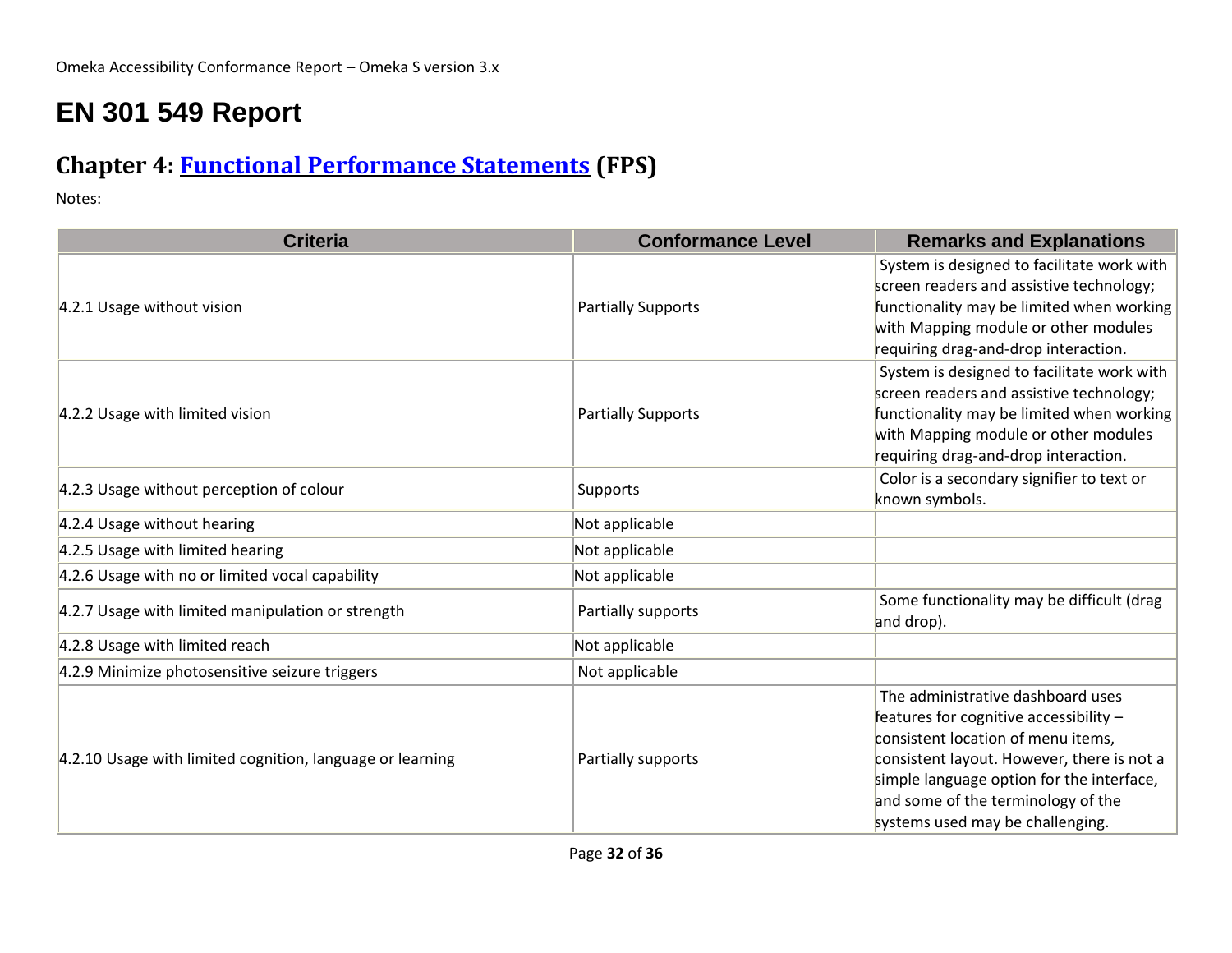| <b>Criteria</b>  | <b>Conformance Level</b> | <b>Remarks and Explanations</b>       |
|------------------|--------------------------|---------------------------------------|
| $4.2.11$ Privacy | Not applicable           | The only personal information Omeka S |
|                  |                          | stores for a user is an email address |

### **Chapter [5: Generic Requirements](https://www.etsi.org/deliver/etsi_en/301500_301599/301549/03.01.01_60/en_301549v030101p.pdf#%5B%7B%22num%22%3A45%2C%22gen%22%3A0%7D%2C%7B%22name%22%3A%22XYZ%22%7D%2C54%2C747%2C0%5D)**

Notes: Not applicable

#### **Chapter [6: ICT with Two-Way Voice Communication](https://www.etsi.org/deliver/etsi_en/301500_301599/301549/03.01.01_60/en_301549v030101p.pdf#%5B%7B%22num%22%3A60%2C%22gen%22%3A0%7D%2C%7B%22name%22%3A%22XYZ%22%7D%2C54%2C747%2C0%5D)**

Notes: Not applicable

#### **Chapter [7: ICT with Video Capabilities](https://www.etsi.org/deliver/etsi_en/301500_301599/301549/03.01.01_60/en_301549v030101p.pdf#%5B%7B%22num%22%3A70%2C%22gen%22%3A0%7D%2C%7B%22name%22%3A%22XYZ%22%7D%2C54%2C747%2C0%5D)**

Notes: Not applicable

#### **Chapter [8: Hardware](https://www.etsi.org/deliver/etsi_en/301500_301599/301549/03.01.01_60/en_301549v030101p.pdf#%5B%7B%22num%22%3A74%2C%22gen%22%3A0%7D%2C%7B%22name%22%3A%22XYZ%22%7D%2C54%2C747%2C0%5D)**

Notes: Not applicable

#### **Chapter [9: Web](https://www.etsi.org/deliver/etsi_en/301500_301599/301549/03.01.01_60/en_301549v030101p.pdf#%5B%7B%22num%22%3A113%2C%22gen%22%3A0%7D%2C%7B%22name%22%3A%22XYZ%22%7D%2C54%2C747%2C0%5D)** *(see [WCAG 2.x](#page-1-0) section)*

Notes: See WCAG 2.x

#### **Chapter [11: Software](https://www.etsi.org/deliver/etsi_en/301500_301599/301549/03.01.01_60/en_301549v030101p.pdf#%5B%7B%22num%22%3A149%2C%22gen%22%3A0%7D%2C%7B%22name%22%3A%22XYZ%22%7D%2C54%2C747%2C0%5D)**

| <b>Criteria</b>                                 | <b>Conformance Level</b>            | <b>Remarks and Explanations</b>     |
|-------------------------------------------------|-------------------------------------|-------------------------------------|
| 11.0 General (informative)                      | Heading cell - no response required | Heading cell - no response required |
| 11.1.1.1 through 11.4.1.3                       | See WCAG 2.x section                | See information in WCAG 2.x section |
| 11.5 Interoperability with assistive technology | Heading cell - no response required | Heading cell - no response required |
| 11.5.1 Closed functionality                     | Heading cell - no response required | Heading cell - no response required |
| 11.5.2 Accessibility services                   | Heading cell - no response required | Heading cell - no response required |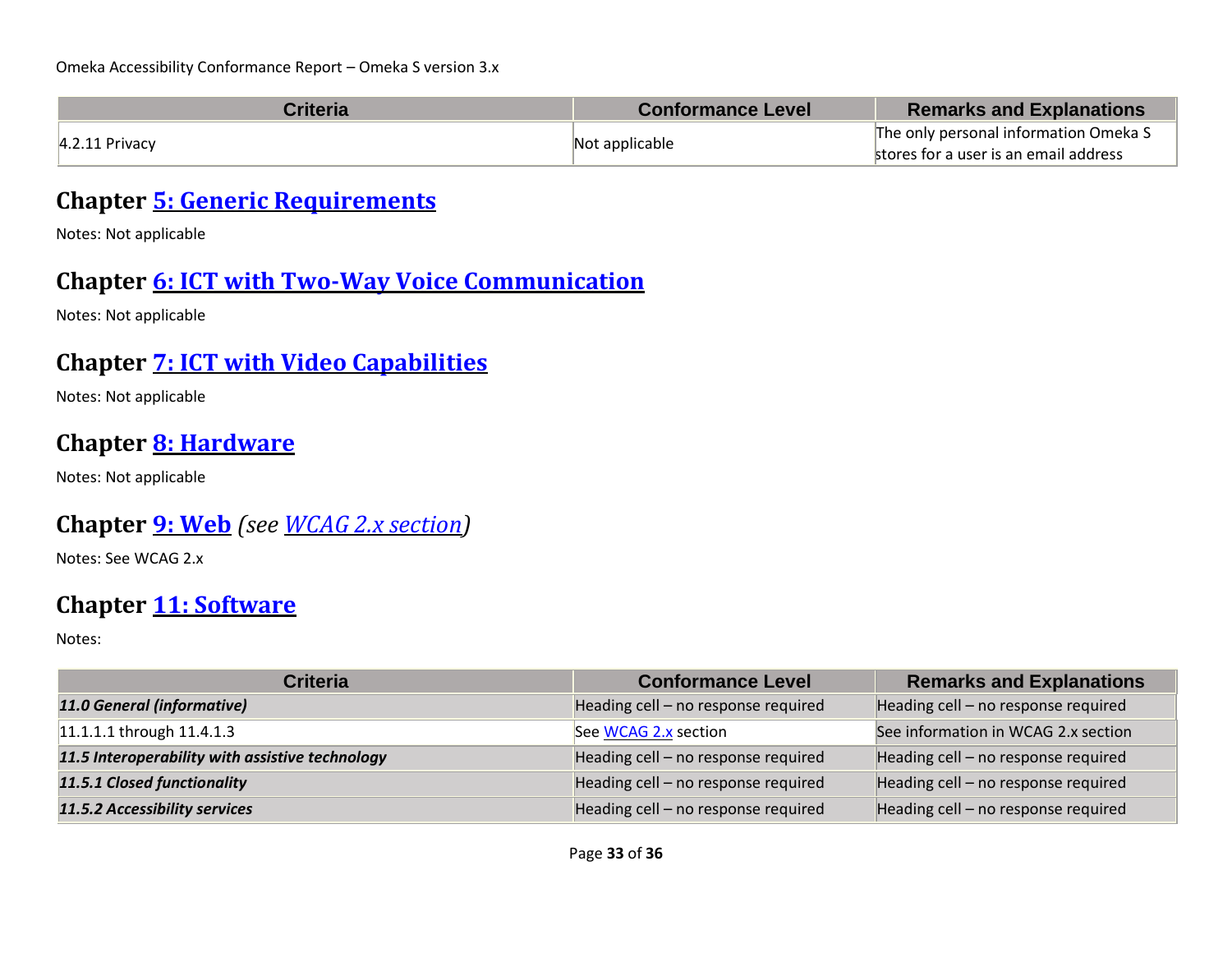| <b>Criteria</b>                                                                                                               | <b>Conformance Level</b> | <b>Remarks and Explanations</b>                                |
|-------------------------------------------------------------------------------------------------------------------------------|--------------------------|----------------------------------------------------------------|
| 11.5.2.1 Platform accessibility service support for software that provides See 11.5.2.5 through 11.5.2.17<br>a user interface |                          | See information in 11.5.2.5 through<br>11.5.2.17               |
| 11.5.2.2 Platform accessibility service support for assistive technologies See 11.5.2.5 through 11.5.2.17                     |                          | See information in 11.5.2.5 through<br>11.5.2.17               |
| 11.5.2.3 Use of accessibility services                                                                                        | Supports                 | Supports the underlying platform<br>accessibility services.    |
| 11.5.2.4 Assistive technology                                                                                                 | Not applicable           |                                                                |
| 11.5.2.5 Object information                                                                                                   | Supports                 | Assessed with Accessibility Insights for<br>Web.               |
| 11.5.2.6 Row, column, and headers                                                                                             | Supports                 | Assessed with Accessibility Insights for<br>Web.               |
| 11.5.2.7 Values                                                                                                               | Supports                 | Assessed with Accessibility Insights for<br>Web.               |
| 11.5.2.8 Label relationships                                                                                                  | Supports                 | Assessed with Accessibility Insights for<br>Web.               |
| 11.5.2.9 Parent-child relationships                                                                                           | Supports                 | Assessed with Accessibility Insights for<br>Web.               |
| 11.5.2.10 Text                                                                                                                | Supports                 | Assessed with Accessibility Insights for<br>Web.               |
| 11.5.2.11 List of available actions                                                                                           | Partially supports       | Certain modules may implement features<br>which do not support |
| 11.5.2.12 Execution of available actions                                                                                      | Partially supports       | Certain modules may implement features<br>which do not support |
| 11.5.2.13 Tracking of focus and selection attributes                                                                          | Supports                 | Assessed with Accessibility Insights for<br>Web.               |
| 11.5.2.14 Modification of focus and selection attributes                                                                      | Partially supports       | Certain modules may implement features<br>which do not support |
| 11.5.2.15 Change notification                                                                                                 | Supports                 | Assessed with Accessibility Insights for<br>Web.               |
| 11.5.2.16 Modifications of states and properties                                                                              | Supports                 | Assessed with Accessibility Insights for<br>Web.               |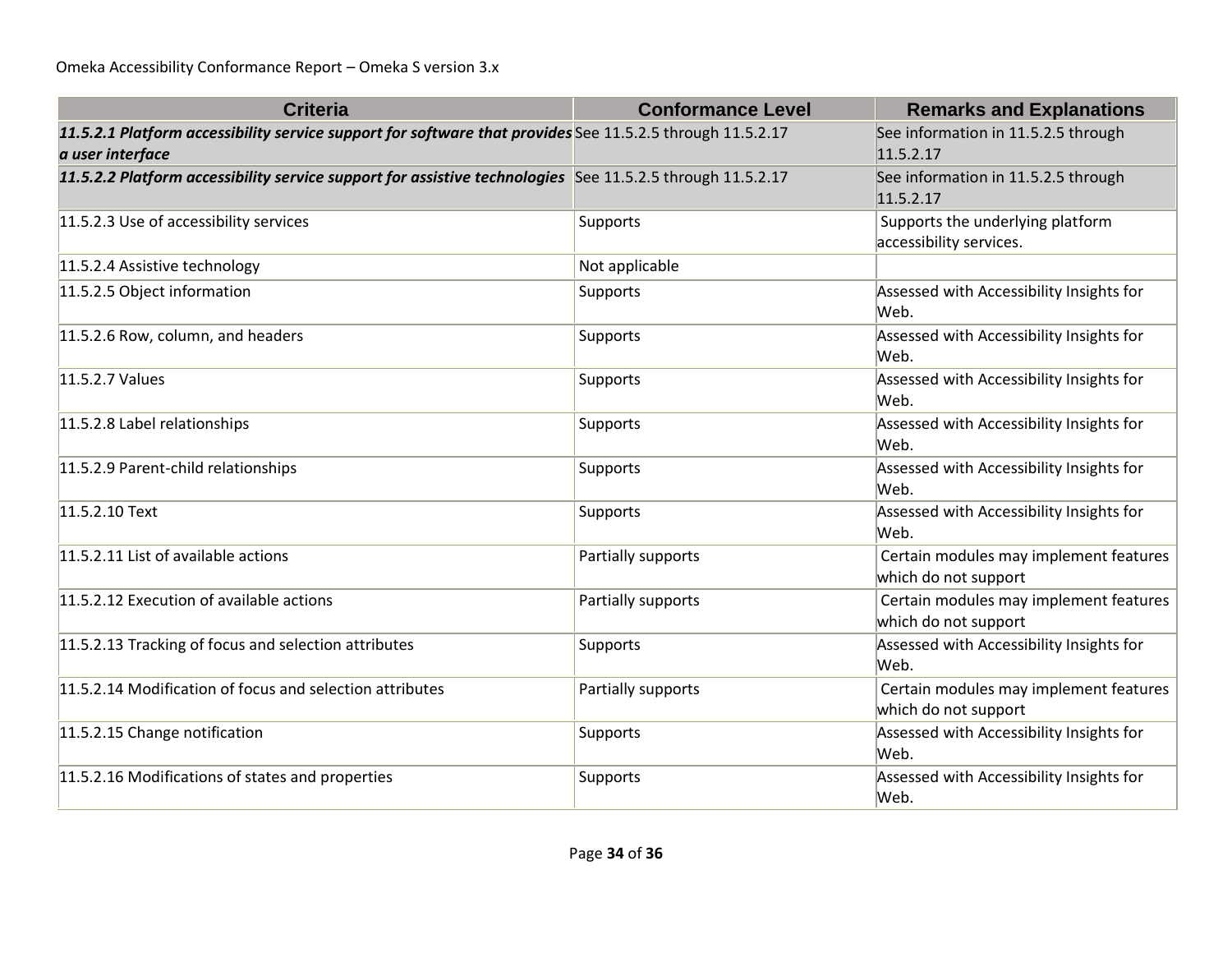| <b>Criteria</b>                                                     | <b>Conformance Level</b>                                                   | <b>Remarks and Explanations</b>                                                                                                                                                                                                                                                                                         |
|---------------------------------------------------------------------|----------------------------------------------------------------------------|-------------------------------------------------------------------------------------------------------------------------------------------------------------------------------------------------------------------------------------------------------------------------------------------------------------------------|
| 11.5.2.17 Modifications of values and text                          | Supports                                                                   | Assessed with Accessibility Insights for<br>Web.                                                                                                                                                                                                                                                                        |
| 11.6 Documented accessibility usage                                 | Heading cell - no response required                                        | Heading cell - no response required                                                                                                                                                                                                                                                                                     |
| 11.6.1 User control of accessibility features                       | Not applicable                                                             | All accessibility features are web-standard<br>and do not require additional<br>documentation.                                                                                                                                                                                                                          |
| 11.6.2 No disruption of accessibility features                      | Supports                                                                   |                                                                                                                                                                                                                                                                                                                         |
| 11.7 User preferences                                               | Supports                                                                   | Omeka S will not override browser-set<br>user options like zoom, etc.                                                                                                                                                                                                                                                   |
| 11.8 Authoring tools                                                | Heading cell - no response required                                        | Heading cell - no response required                                                                                                                                                                                                                                                                                     |
| 11.8.1 Content technology                                           | Heading cell - no response required                                        | Heading cell - no response required                                                                                                                                                                                                                                                                                     |
| 11.8.2 Accessible content creation                                  | See WCAG 2.x section<br>(If not authoring tool, enter "Not<br>Applicable") | See information in WCAG 2.x section                                                                                                                                                                                                                                                                                     |
| 11.8.3 Preservation of accessibility information in transformations | Partially supports                                                         | Omeka S I open-source, and while we<br>encourage those editing and modifying<br>the code to conform to accessibility<br>standards, we cannot prevent harmful<br>edits. However, these changes would only<br>apply to local copies, and not to the core<br>as provided at Omeka.org and on our own<br>GitHub repository. |
| 11.8.4 Repair assistance                                            | Not applicable                                                             |                                                                                                                                                                                                                                                                                                                         |
| 11.8.5 Templates                                                    | Supports                                                                   | Base Resource template supports.                                                                                                                                                                                                                                                                                        |

### **Chapter [12: Documentation and Support Services](https://www.etsi.org/deliver/etsi_en/301500_301599/301549/03.01.01_60/en_301549v030101p.pdf#%5B%7B%22num%22%3A187%2C%22gen%22%3A0%7D%2C%7B%22name%22%3A%22XYZ%22%7D%2C54%2C747%2C0%5D)**

Notes: Written Omeka S documentation is served using MKDocs using a theme provided by Read the Docs.

| Criteria                          | <b>Conformance Level</b>            | <b>Remarks and Explanations</b>     |
|-----------------------------------|-------------------------------------|-------------------------------------|
| <b>12.1 Product documentation</b> | Heading cell – no response required | Heading cell – no response required |